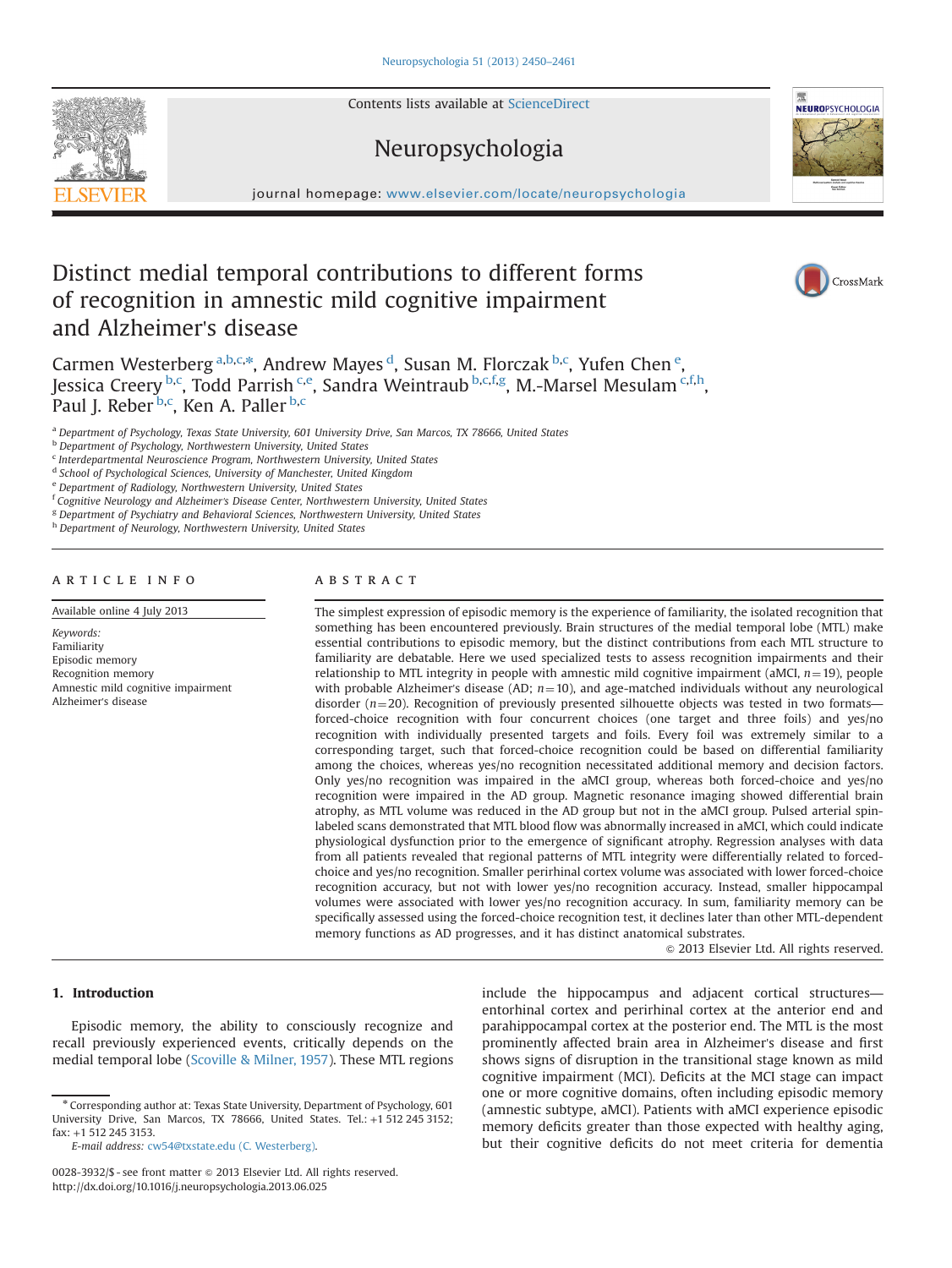<span id="page-1-0"></span>([Petersen, 2007](#page-11-0)). Many individuals diagnosed with MCI never develop Alzheimer's disease, but all patients with Alzheimer's disease pass through an MCI stage.

In both AD and aMCI, histopathological studies have revealed increased neurofibrillary tangle density and neuron loss in MTL regions [\(Braak & Braak, 1991](#page-10-0); [Delacourte et al., 1999](#page-10-0); [Gomez-Isla](#page-10-0) [et al., 1996](#page-10-0); [Guillozet, Weintraub, Mash, & Mesulam, 2003](#page-10-0); [Hyman,](#page-10-0) [Van Hoesen, Damasio,](#page-10-0) [& Barnes, 1984;](#page-10-0) [Kordower et al., 2001;](#page-10-0) [Mesulam, 1999\)](#page-10-0), and various antemortem neuroimaging methods have indicated atrophy and reduced function in the MTL ([Dickerson et al., 2001;](#page-10-0) [Du et al., 2001](#page-10-0); [Jack et al., 2002;](#page-10-0) [Kesslak,](#page-10-0) [Nalcioglu,](#page-10-0) & [Cotman, 1991;](#page-10-0) [Killiany et al., 1993](#page-10-0); [Pennanen et al.,](#page-11-0) [2004;](#page-11-0) [Seab et al., 1988](#page-11-0)). Whereas pathological signs in postmortem brain tissue are needed for the formal diagnosis of Alzheimer's disease, typically there is no confirmation of pathology in patients under study—so the diagnosis given is "probable Alzheimer's disease" (here abbreviated as AD). Pathological and imaging studies have generally documented a greater extent of MTL damage in AD compared with aMCI.

A common assumption is that the progressive episodic memory deficits in aMCI and AD primarily arise from progressive MTL dysfunction. Yet, current theories suggest that episodic memory is not a unitary phenomenon. Thus, AD-related pathology may disrupt some phenomena more than others. The distinction between recollection and familiarity [\(Jacoby, 1991](#page-10-0); [Mandler,](#page-10-0) [1980](#page-10-0); [Yonelinas, 2002](#page-11-0)) may be particularly relevant. Recollection refers to the full-blown experience of recalling attended information and its contextual setting. Familiarity refers to the unsubstantiated sense that something has been experienced previously, without remembering associated contextual details. There is general agreement that both recollection and familiarity are disrupted in AD patients (e.g., [Smith](#page-11-0) [& Knight, 2002\)](#page-11-0). In aMCI patients, recollection is typically disrupted but results have been mixed with regard to familiarity. Some studies reported preserved familiarity in aMCI ([Anderson et al., 2008](#page-9-0); [Hudon, Belleville, &](#page-10-0) [Gauthier, 2009;](#page-10-0) [Serra et al., 2010;](#page-11-0) [Westerberg et al., 2006\)](#page-11-0), whereas others reported impaired familiarity in aMCI ([Ally, Gold,](#page-9-0) [& Budson, 2009;](#page-9-0) [Wolk, Dunfee, Dickerson, Aizenstein, & DeKosky,](#page-11-0) [2011](#page-11-0); [Wolk, Signoff, & Dekosky, 2008\)](#page-11-0). Our aim is to further examine how aMCI and AD pathology may impact familiarity in unique ways.

A pervasive hypothesis common to many current memory models is that a significant contribution from the hippocampus is not necessary for familiarity [\(Aggleton & Brown, 1999](#page-9-0); [Davachi,](#page-10-0) [2006;](#page-10-0) [Diana, Yonelinas,](#page-10-0) & [Ranganath, 2007](#page-10-0); [Montaldi](#page-10-0) & [Mayes,](#page-10-0) [2010;](#page-10-0) [Norman &](#page-11-0) O'[Reilly, 2003](#page-11-0); [Shimamura, 2010](#page-11-0)). Consistent with these theories, several studies have shown intact item recognition despite impaired recall in neurological patients with circumscribed hippocampal damage [\(Aggleton & Brown, 1999;](#page-9-0) [Holdstock et al., 2002;](#page-10-0) [Mayes, Holdstock, Isaac, Hunkin, &](#page-10-0) [Roberts, 2002;](#page-10-0) [Vargha-Khadem et al., 1997](#page-11-0); [Yonelinas et al.,](#page-11-0) [2002\)](#page-11-0), and some of these have confirmed that item familiarity was intact (see [Montaldi](#page-10-0) & [Mayes, 2010](#page-10-0)). Additionally, in fMRI studies with young healthy adults, a lack of apparent hippocampal activity but robust changes in perirhinal activity have been associated with item familiarity ([Davachi, Mitchell, & Wagner,](#page-10-0) [2003;](#page-10-0) [Montaldi, Spencer, Roberts, & Mayes, 2006;](#page-11-0) [Ranganath,](#page-11-0) [Heller, Cohen, Brozinsky,](#page-11-0) [& Rissman, 2005](#page-11-0); [Staresina & Davachi,](#page-11-0) [2008\)](#page-11-0). There is general agreement across these models that perirhinal cortex is sufficient to support item familiarity, whereas the role that entorhinal cortex and parahippocampal cortex may play in familiarity is somewhat unclear. Some investigators have speculated that parahippocampal cortex may be involved in contextual representations [\(Davachi, 2006](#page-10-0); [Diana et al., 2007\)](#page-10-0), and [Montaldi and Mayes \(2010\)](#page-10-0) have suggested it may mediate familiarity for context.

Nonetheless, an alternative view is that functional dissociations between MTL regions are not so clear-cut, and that a hippocampal contribution to familiarity can be operative ([Smith, Wixted, &](#page-11-0) [Squire, 2011](#page-11-0); [Song, Wixted, Hopkins,](#page-11-0) [& Squire, 2011](#page-11-0)). In patients with circumscribed hippocampal damage, for example, recall and recognition were similarly impaired ([Manns, Hopkins, Reed,](#page-10-0) [Kitchener,](#page-10-0) & [Squire, 2003](#page-10-0); [Wixted & Squire, 2004](#page-11-0)). In fMRI experiments, perirhinal cortex has been implicated in inter-item associative recognition, which presumably cannot be completed based on familiarity alone [\(Düzel et al., 2003](#page-10-0); [Kirwan & Stark,](#page-10-0) [2004;](#page-10-0) [Tendolkar et al., 2007](#page-11-0)). Furthermore, Squire and colleagues argue that methods that purport to separate familiarity from other memory expressions fail to avoid confounding differences in memory strength [\(Squire, Wixted, & Clark, 2007](#page-11-0)). This view thus acknowledges possibilities for functional heterogeneity across MTL regions, but it argues against the strong position that familiarity memory can be highly localized to perirhinal cortex. These arguments underscore the fact that a key challenge for this research is in measuring valid deficits in familiarity memory independently from allied memory functions.

Important advantages for interpreting memory dysfunction can be achieved when the number of available strategies people can use to reach an accurate memory decision is small. Holdstock et al. (2002) took advantage of this view by using two recognition tests in which foils were highly similar to studied objects. One test entailed a four-alternative forced-choice format wherein the participant attempted to select the studied object from among four highly similar objects (Fig. 1). The other test required standard yes/no decisions for studied objects and their similar foils, with one object presented at a time. Responding on the forced-choice but not the yes/no test can primarily rely on familiarity. For both the forced-choice and yes/no formats, recollecting conceptual information is unhelpful, given the high similarity among a target and its corresponding foils. For example, remembering a verbal label for a studied object will not yield accurate target-foil discrimination, nor will remembering contextual features from the study episode. Recollecting a specific visual feature can be helpful, but the large overlap in features present between the foils and corresponding targets makes it very difficult to recollect the critically distinguishing features. In the forced-choice format, when targets are grouped with their corresponding foils, recollecting distinguishing features may occasionally be effective, but a dominant strategy could be to determine the familiarity of each of the four highly similar choices and then select the one most



Fig. 1. Stimuli used for testing recognition. This is an example of one forced-choice recognition test trial. Only one of the four highly similar objects was previously studied.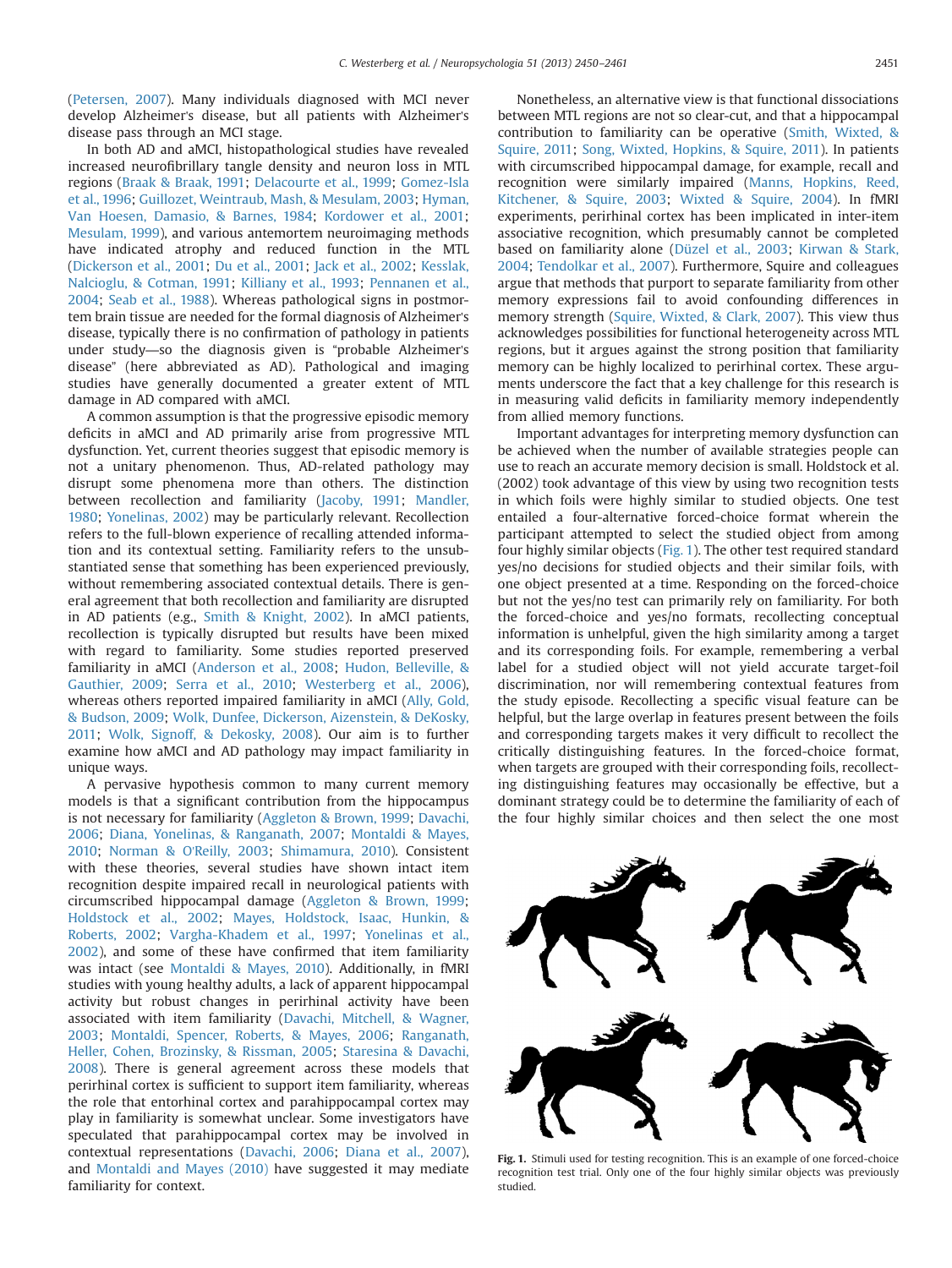familiar object. Familiarity levels can vary greatly across the set of all targets, but for each set of four choices in the forced-choice test (a target and three foils) familiarity levels will be very close. Accordingly, the strategy of selecting the most familiar object will be effective because the studied object is likely to be more familiar than the foil objects ([Norman &](#page-11-0) O'[Reilly, 2003](#page-11-0)). Such relativememory comparisons are not easily achieved in a yes/no format, given that several studied objects and their corresponding foils are presented one at a time in a random order. Several factors make it difficult to determine a criterion above which positive responses should be given. When studied items have markedly different familiarity levels, some foils will be more familiar than some studied items. Also, prior test trials may influence familiarity on subsequent test trials with the same object class. Under these conditions, reliance on familiarity will yield performance that is often no better than chance. [Holdstock et al. \(2002\)](#page-10-0) found that a patient with circumscribed hippocampal damage was impaired at yes/no but not forced-choice recognition using these special procedures, suggesting that familiarity was intact in this patient.

Results from young healthy adults tested with the same forcedchoice and yes/no tests used by [Holdstock et al. \(2002\)](#page-10-0) support the view that forced-choice but not yes/no recognition can be based on familiarity ([Migo, Montaldi, Norman, Quamme, & Mayes, 2009\)](#page-10-0). In one condition, participants were trained to make test responses using a modified version of the remember-know procedure ([Montaldi et al., 2006](#page-11-0); [Rajaram, 1993\)](#page-11-0), such that know responses indicated that their answers were based only on familiarity. In a second condition, participants were not provided with any special test instructions, allowing responses to be based on any available strategy. The results showed that forced-choice recognition based primarily on familiarity in the former condition was equivalent to that in the condition in which no special instructions were given. On the other hand, yes/no recognition based primarily on familiarity was worse than when no special instructions were given. Therefore, relative familiarity comparisons were an effective strategy in the forced-choice but not the yes/no recognition test. Furthermore, the two test formats were found to be matched in difficulty in a separate group of control participants ([Holdstock](#page-10-0) [et al., 2002](#page-10-0)). Thus, although familiarity can readily support normal recognition in a similar-foils forced-choice test, it is not sufficient in the yes/no recognition test.

Previously we administered the same forced-choice and yes/no recognition tests to 8 aMCI patients, 8 AD patients, and 8 healthy older individuals [\(Westerberg et al., 2006](#page-11-0)). The aMCI patients were significantly impaired on standardized memory tests and on yes/ no recognition, but not on forced-choice recognition. AD patients exhibited recognition impairments with either format. These findings suggest that recognition decisions based on familiarity may arise from neural mechanisms dissociable from those that underlie expressions of recognition supported by recollection and more complex decision processes.

In the present experiment, we tested forced-choice and yes/no recognition with highly similar targets and foils in aMCI patients, AD patients, and healthy older adults. Our goals were to verify the memory findings from our earlier study [\(Westerberg et al., 2006\)](#page-11-0), and to assess relationships between MTL integrity and relative performance on the two different recognition tasks. We obtained two measures of MTL integrity, brain volume and blood flow. We assessed MTL volume by tracing the outline of each MTL structure on high-resolution structural MRI scans. Using this technique, MTL volume loss has been well documented in both AD and aMCI (e.g., [Dickerson et al., 2001](#page-10-0); [Du et al., 2001](#page-10-0)). Accordingly, we expected moderate atrophy in aMCI patients and severe atrophy in AD patients. We obtained blood-flow measures for each MTL region using pulsed arterial spin-labeled (PASL) perfusion imaging ([Golay,](#page-10-0) [Hendrikse,](#page-10-0) & [Lim, 2004;](#page-10-0) [Kim, 1995;](#page-10-0) [Kwong et al., 1995;](#page-10-0) [Parkes,](#page-11-0) [Rashid, Chard, & Tofts, 2004](#page-11-0)). This relatively new method is preferable to traditional perfusion assessments, as it allows measurement of blood flow without the need for a radioactive tracer. Increased regional cerebral blood flow has been reported in the hippocampus using PASL perfusion in aMCI patients ([Dai et al.,](#page-10-0) [2009\)](#page-10-0), although decreased perfusion in nearby regions has also been reported [\(Chao et al., 2010](#page-10-0); [Johnson et al., 2005](#page-10-0)). Perfusion in MTL regions is typically reduced in AD patients ([Asllani et al.,](#page-9-0) [2008;](#page-9-0) [Bozzao, Floris, Baviera, Apruzzese, & Simonetti, 2001](#page-10-0); [Duara](#page-10-0) [et al., 1986](#page-10-0); [Kogure et al., 2000](#page-10-0); but see [Alsop, Casement, de](#page-9-0) [Bazelaire, Fong,](#page-9-0) [& Press, 2008](#page-9-0)).

Given the emphasis on perirhinal cortex in many current theories of MTL contributions to episodic memory, one prediction is that perirhinal integrity will be a better predictor of forcedchoice performance than hippocampal integrity. Consistent with this prediction, a recent study showed that the volume of MTL cortical regions (including entorhinal, perirhinal, and parahippocampal cortices), rather than the hippocampus, predicted familiarity memory in older adults, aMCI patients, and early AD patients ([Wolk et al., 2011](#page-11-0)). However, familiarity was measured using a type of process-dissociation computation soundly criticized in the literature (e.g., [Wixted, 2007](#page-11-0)). In another experiment, recognition based largely on familiarity correlated more strongly with entorhinal volume than with hippocampal volume in healthy older adults, although volumes of other MTL regions were not assessed ([Yonelinas et al., 2007](#page-11-0)). To our knowledge, correlations between familiarity and MTL blood flow have not been reported previously, and none of the prior studies used a test as exquisitely sensitive to relative familiarity as the similar-foils forced-choice recognition test.

Beyond the MTL, dorsolateral prefrontal cortex (DLPFC) has also been implicated in episodic memory in both the neuroimaging ([Fletcher & Henson, 2001](#page-10-0)) and neuropsychological literatures ([Ranganath & Knight, 2003\)](#page-11-0). It is thought that this region may influence memory judgments through monitoring of retrieved information [\(Henson, Rugg, Shallice, & Dolan, 2000;](#page-10-0) [Henson,](#page-10-0) [Shallice, & Dolan, 1999](#page-10-0); [Rugg, Fletcher, Chua,](#page-11-0) & [Dolan, 1999;](#page-11-0) [Rugg, Henson, & Robb, 2003](#page-11-0)) or through the flexible engagement of retrieval processes based on task demands [\(Ranganath, Heller,](#page-11-0) & [Wilding, 2007](#page-11-0)). Given reports of possible damage and dysfunction in this region in aMCI and AD (e.g., [Buckner et al., 2005;](#page-10-0) [Chang](#page-10-0) [et al., 2010\)](#page-10-0), DLPFC volumes were measured to assess possible relationships with recognition.

## 2. Method

#### 2.1. Participants

We recruited 10 AD patients (4 males), 20 aMCI patients (6 males), and 20 healthy controls (5 males) from the Northwestern University Alzheimer's Disease Center memory disorders research clinic. All participants received monetary compensation for participation. Data from one aMCI patient were excluded after a tumor was discovered on her MRI scan, leaving 19 aMCI patients in the aMCI group. The aMCI group did not differ from controls in age (aMCI mean= $73.6$ , control mean=74.6,  $p = .7$ ) or education level (aMCI mean=15.4 years, control mean = 15.7 years,  $p$  = .9), nor did the AD group (AD mean age = 75.0,  $p$  = .9; AD mean education = 13.9 years,  $p = 0.2$ ). The aMCI group and the AD group also did not differ in either age ( $p=0.5$ ) or education level ( $p=.2$ ). We used t-tests rather than ANOVA here and in other analyses reported below because our primary hypotheses concerned pairwise group differences. Exclusion criteria included history of central neurological disease, DSM-IV criteria for major psychiatric disorder, alcohol or substance abuse, serious medical illness (thyroid disorder; renal, hepatic, cardiac, or pulmonary insufficiency; unstable diabetes; uncontrolled high blood pressure; cancer), and chronic psychoactive drug use.

AD patients met DSM-IV criteria for dementia and research diagnostic criteria for probable AD [\(McKhann et al., 1984\)](#page-10-0). Diagnosis of aMCI followed current guidelines [\(Petersen, 2004](#page-11-0)). None of the aMCI patients showed impairments in daily living activities as assessed with the Functional Assessment Questionnaire [\(Pfeffer, Kurosaki, Harrah, Chance,](#page-11-0) & [Filos, 1982\)](#page-11-0) and the Informant Questionnaire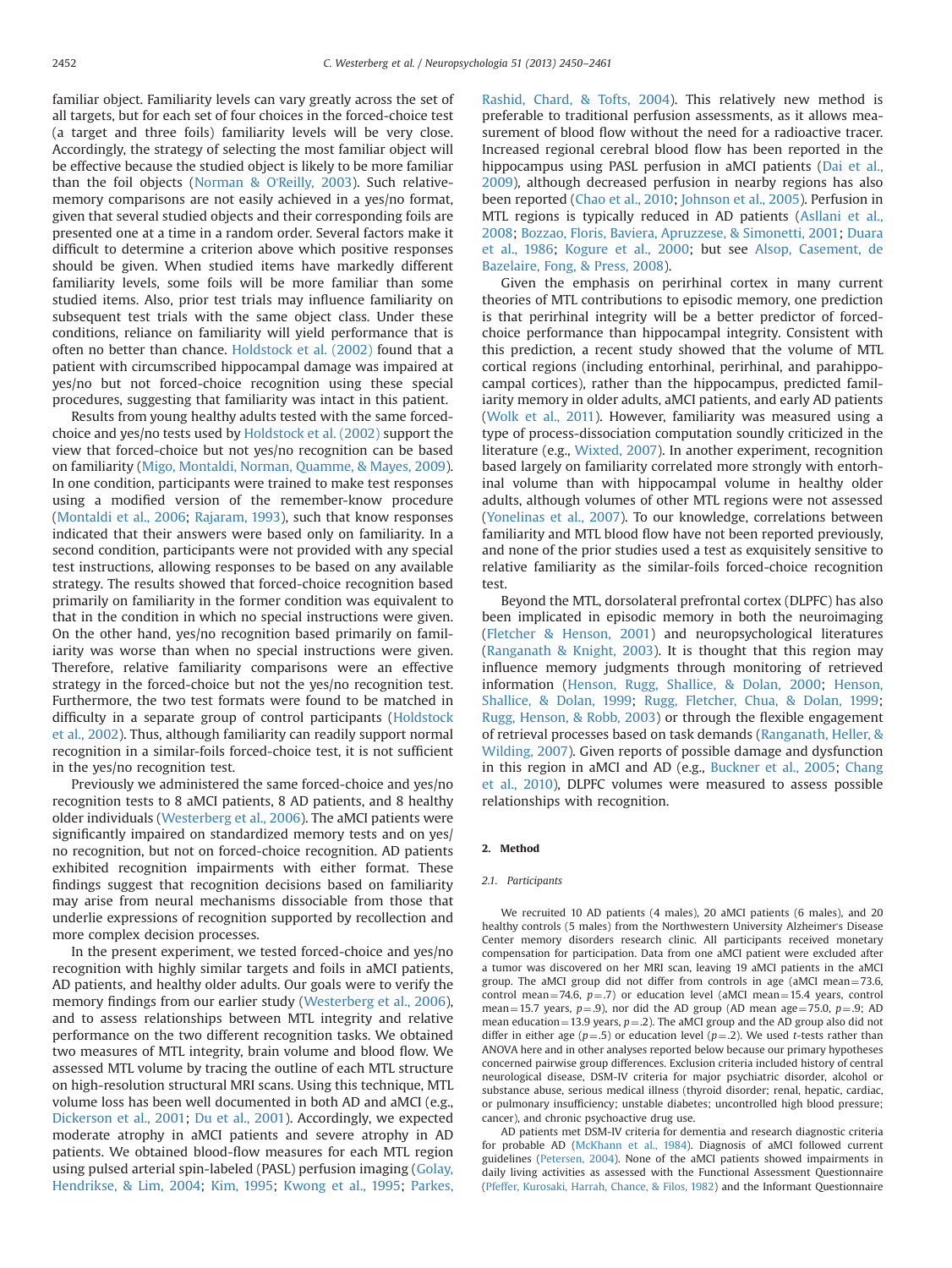on Cognitive Decline in the Elderly [\(Jorm, 1994](#page-10-0)), nor did any aMCI patient reach clinical criteria for dementia. Fifteen of the aMCI patients had scores of 1.5 or more standard deviations below the mean for individuals of comparable age, gender, and education level in neuropsychological tests of declarative memory. Ten of these 15 also showed impairment in other cognitive domains (amnestic MCI multiple domain; [Petersen, 2007\)](#page-11-0). The four remaining aMCI patients did not show objective cognitive impairments but were considered aMCI based on subjective memory complaints and clinical assessment; prior reports suggest that such individuals may show similar patterns of medial temporal damage consistent with incipient AD ([Dickerson et al., 2001](#page-10-0)). Table 1 shows mean neuropsychological test scores for each participant group.

# 2.2. Procedure

When participants arrived at the imaging facility, informed consent was obtained and participants were screened for MRI safety. Participants were then taken to a quiet room where two memory tests were completed. Immediately following testing, participants received a series of MRI scans.

## 2.3. Memory tests

## 2.3.1. Stimuli

We used a set of silhouette images of 24 common object classes (half living, half nonliving). Each object class contained four highly similar versions of a nameable object, as shown in [Fig. 1](#page-1-0). The object classes were divided into two sets of 12. A target object was randomly selected from each object class, and the remaining three objects within a class served as foils. Previous testing ensured that the similarity between objects within each class did not differ between the two sets ([Holdstock et al., 2002](#page-10-0)).

## 2.3.2. Procedure

Participants completed a yes/no recognition test and a forced-choice recognition test. The order of tests and the set of objects used for each test were counterbalanced across participants. Each test comprised a learning phase, a 1 min break wherein participants completed simple arithmetic problems, and a recognition phase.

The learning phase was identical for the yes/no and forced-choice tests. The 12 targets appeared evenly spaced on two pages. A cardboard mask with a viewing window controlled by the experimenter ensured that participants viewed one target at a time for 3 s per viewing. First, participants viewed each target while verbally responding whether it was natural or man-made. Then, during a second presentation of each target, participants remained silent but were instructed to study the details of each object.

For the yes/no test, participants viewed objects on small cards presented one at a time in a random order. They were asked to respond "yes" if the object was identical to an object that was studied during the learning phase and "no" if the object was not. Test objects included all 12 targets and the 36 corresponding foils. Each foil was presented once. Four targets were presented one time, four other targets were presented two times, and the remaining four targets were presented three times; these additional presentations were included to minimize the usefulness of basing a decision on responses made earlier in the test. Only responses from the first presentation of a target were included in analyses.

For the forced-choice test, participants viewed a page for each of the 12 trials containing a target and its three corresponding foils (as in [Fig. 1](#page-1-0)). Participants were instructed to point to the one object they had previously studied. Trials were randomly ordered and the location of the target on each trial was randomly assigned.

### 2.4. Imaging

MRI data were collected on a Siemens Trio 3T scanner at the Northwestern University Feinberg School of Medicine. Two separate scanning protocols were

# Table 1

Average scores from neuropsychological testing for each group.

|                                                                                                                                                                                 | Control            | aMCI                | AD.               |
|---------------------------------------------------------------------------------------------------------------------------------------------------------------------------------|--------------------|---------------------|-------------------|
| MMSE (max = 30) (Folstein, Folstein, & McHugh, 1975)<br>CERAD category fluency (Morris et al., 1989)<br><b>Boston Naming Test</b><br>(Kaplan, Goodglass, & Weintraub, 1983) (%) | 29.1<br>21.4<br>95 | 27.6<br>18.7<br>88  | 18.8<br>9.8<br>74 |
| Trail Making A (max = $150$ s) (Reitan, 1992) (s)<br>Trail Making B (max = $300 s$ ) (Reitan, 1992) (s)<br>WMS-R Logical Memory II (Wechsler, 1987) (%)                         | 33.6<br>71.1<br>46 | 45.6<br>134.4<br>33 | 97.7<br>N/A<br>5  |

Note:  $Max = maximum$  score.

implemented to achieve a high-resolution structural image and an ASL perfusion image. The high-resolution structural scan was collected first, using a 3D MPRAGE T1-weighted sequence (176 axial slices, voxel size =  $1 \times 1 \times 1$  mm<sup>3</sup>). Quantitative PASL data were acquired using PICORE [\(Wong, Buxton, & Frank, 1997\)](#page-11-0) variant with QUIPSS II ([Wong, Buxton,](#page-11-0) & [Frank, 1998\)](#page-11-0) modification, which improves accuracy of perfusion quantification. Alternating control and tag images were acquired using echo-planar imaging with the following parameters: echo time= $23$  ms, repetition time=2 s, voxel size=3.1  $\times$  3.1  $\times$  5 mm<sup>3</sup>. Five slices were prescribed to cover the MTL region. A total of 50 pairs of control and tag images were acquired in each PASL scan. An additional single-shot EPI scan centered at the ventricles was acquired after a 30-s delay to provide an estimate for the equilibrium magnetization of cerebral spinal fluid, which is required for PASL quantification.

#### 2.4.1. Volume analyses

Medial temporal regions of interest (ROIs) were drawn on the high-resolution structural scans using AFNI software ([Cox, 1996\)](#page-10-0), and included the hippocampus and entorhinal, perirhinal, and parahippocampal cortices bilaterally. Prior to drawing, the images were re-sampled to a coronal slice thickness of 1.6 mm and re-oriented perpendicularly to the long-axis of the hippocampus, as recommended for optimally locating the rostral edge of the entorhinal cortex [\(Goncharova,](#page-10-0) [Dickerson, Stoub,](#page-10-0) & [deToledo-Morrell, 2001\)](#page-10-0). Boundaries of all regions were defined based on anatomical landmarks described elsewhere ([Insausti et al.,](#page-10-0) [1998](#page-10-0)) by a single rater who was blinded to group status (C.W.). To minimize operator error and to avoid confusion in the entorhinal/perirhinal boundary due to variability in the depth of the collateral sulcus, the lateral border of the entorhinal cortex stopped at the medial edge of the collateral sulcus, and the perirhinal cortex began at the fundus of the collageral sulcus. This method for defining the entorhinal cortex was initially described by [Goncharova and colleagues \(2001\)](#page-10-0) and was shown to yield highly similar estimates of entorhinal volume to the method described by [Insausti and colleagues \(1998\)](#page-10-0) in which collateral sulcus depth was taken into account.

To ensure reliability of the measurements, a second rater (J.C.) independently defined each MTL region in 3 controls, 3 aMCI patients, and 2 AD patients, randomly selected. The second rater was also blinded to group status. Intraclass correlation coefficients (ICCs) were subsequently calculated [ICC(3); [Shrout](#page-11-0) & [Fleiss,](#page-11-0) [1979](#page-11-0)], and revealed high agreement across all regions (right hippocampus =  $.98$ , left hippocampus = .97, right entorhinal = .88, left entorhinal = .91, right perirhinal = .84, left perirhinal = .85, right parahippocampal = .92, left parahippocampal = .90).

Volumes of the dorsolateral prefrontal cortex (DLPFC) and calcarine cortex were also measured. Calcarine cortex volume was measured to confirm the regional specificity of correlations with memory found in other brain regions, as this region does not exhibit pathological changes until the advanced stages of AD ([Braak](#page-10-0) [& Braak, 1991\)](#page-10-0). For these ROIs, images were re-sampled to a coronal slice thickness of 1.5 mm and oriented perpendicularly to the plane passing through the anterior and posterior commissures and boundaries of each region were defined based on previously published reports [\(Raz et al., 1997](#page-11-0), [2004](#page-11-0)). The DLPFC included the gray matter from the most dorsomedial point of the superior frontal gyrus to the dorsal edge of the lateral occipital sulcus, on slices comprising the rostral 40% of the distance between the tip of the frontal pole and the genu of the corpus callosum. The calcarine cortex included the gray matter of the calcarine sulcus, appearing in the rostral 50% of the distance between the midpoint of the vermis and the occipital pole.

To account for individual differences in head size, all ROIs were normalized by dividing the raw volume of each ROI  $\text{(mm}^3)$  by intracranial volume  $\text{(mm}^3)$  and multiplying by mean intracranial volume (mm<sup>3</sup>) across all participants. Intracranial volume was measured by tracing the inner table of the cranium on 5-mm sagittal slices across the entire brain ([Stoub et al., 2006\)](#page-11-0), and did not differ across groups (control vs. aMCI patients,  $p = .9$ ; control vs. AD,  $p = .5$ ; aMCI vs. AD,  $p = .5$ ).

## 2.4.2. Perfusion analyses

To obtain medial temporal perfusion measures, the PASL timeseries was motion corrected to the first image using a six-parameter rigid body spatial transformation. Pairwise subtraction between control and tag images was used to isolate the perfusion signal. Difference images were averaged over time to improve signal to noise ratio, and converted to physiological units of ml/100 g/min using a previously published single blood compartment model [\(Buxton, 2005](#page-10-0)). The medial temporal regions defined for the volume analysis on the T1 images were then co-registered with the perfusion maps. The MTL regions were then used as a mask to extract mean perfusion values for each ROI.

# 3. Results

### 3.1. Memory performance

The expected impairments in recognition memory were clearly observed across mean group scores (hit rates and false-alarm rates), as shown in [Table 2.](#page-4-0) Accuracy was highest in the control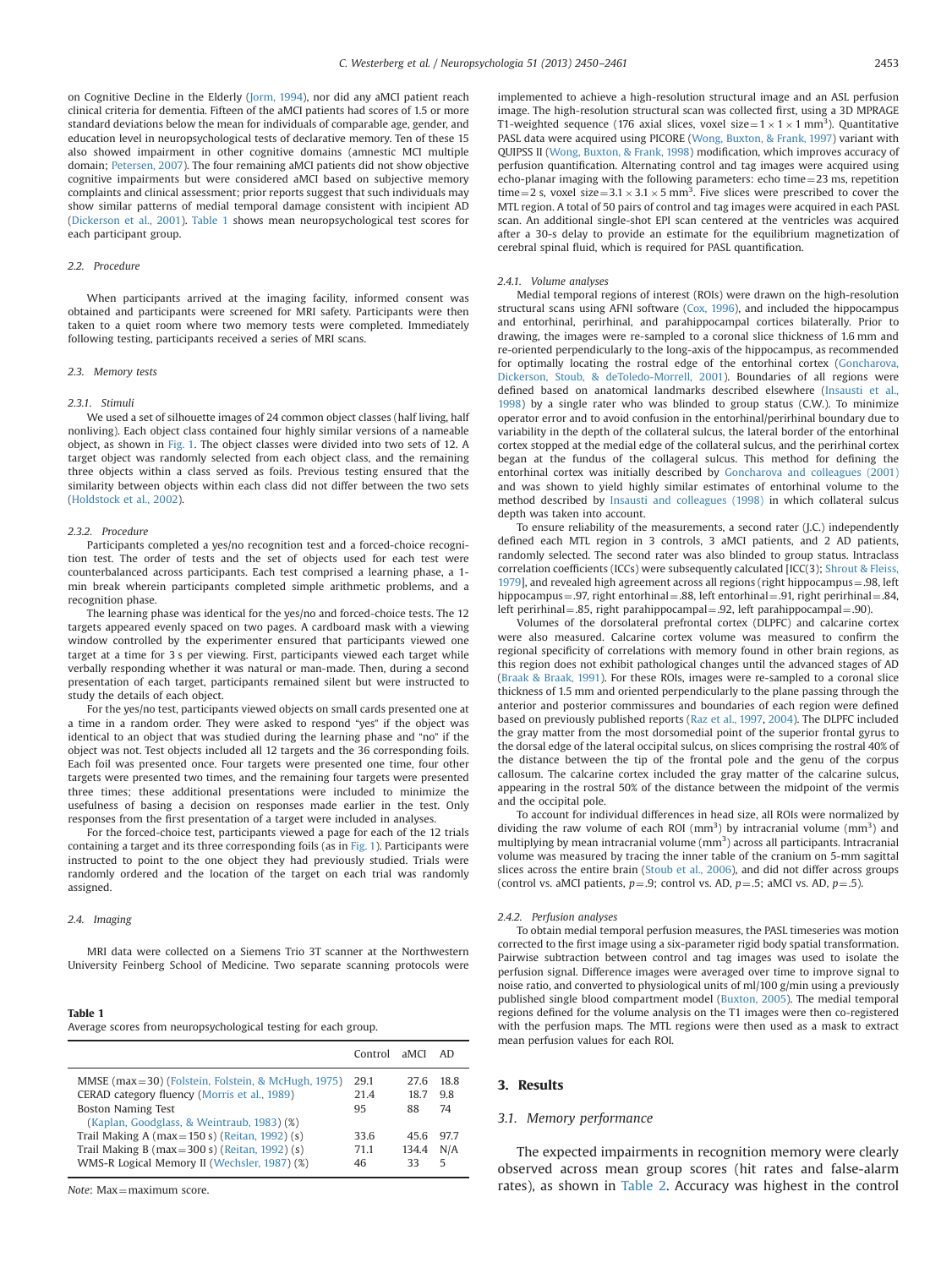#### <span id="page-4-0"></span>Table 2

Hit and false-alarm rates and recognition sensitivity estimates  $(d')$  on the yes/no and forced-choice recognition tests for controls, aMCI patients, and AD patients with standard error of the means in parentheses.

| Group                 | Yes/no                            |                                   |                                    | Forced-choice                     |                                      |  |
|-----------------------|-----------------------------------|-----------------------------------|------------------------------------|-----------------------------------|--------------------------------------|--|
|                       | <b>Hits</b>                       | False Alarms                      | ď                                  | <b>Hits</b>                       | ď                                    |  |
| Control<br>aMCI<br>AD | .83(0.03)<br>.78(.03)<br>.82(.06) | .40(0.04)<br>.53(.03)<br>.69(.07) | 1.21(0.14)<br>.69(.10)<br>.36(.21) | .63(0.04)<br>.56(.04)<br>.28(.04) | 1.27(0.13)<br>1.02(0.11)<br>.12(.15) |  |

group, intermediate in the aMCI group, and lowest in the AD group. To compare performance across yes/no and forced-choice tests, hit and false-alarm rates were used to estimate recognition sensitivity (d') on each test for each participant ([Macmillan](#page-10-0) & [Creelman, 2005](#page-10-0)). All proportions were corrected by adding .5 to each frequency and dividing by  $N+1$ , where  $N=n$ umber of trials, to avoid complications with transforming extreme values (0, 1) to zspace.

Sensitivity values were submitted to a  $2 \times 3$  ANOVA, with test format as the within-subjects variable (yes/no, forced-choice) and participant group as the between-subjects variable (control, aMCI, AD). There was a significant main effect of group,  $F(2,46) = 16.2$ ,  $p < .01$ , as controls (1.2) performed better than aMCI patients (.86), and aMCI patients performed better than AD patients (.24). The main effect of format was not significant,  $p = .6$ , but the group- $\times$  format interaction trended near significance,  $F(2,46) = 2.7$ ,  $p = .08$ , suggesting that performance declines for aMCI and AD patients were not equivalent for the two test formats, as was observed in our previous study using the same paradigm ([Westerberg et al., 2006\)](#page-11-0). Planned pairwise comparisons between groups confirmed that aMCI patients were impaired relative to controls on the yes–no test  $[t(37)=3.0, p<0.05]$  but not on the forced-choice test  $(p=0.2)$ , whereas AD patients were impaired on both tests relative to controls [yes–no:  $t(28) = 3.2$ ,  $p < .01$ ; forcedchoice:  $t(37)=5.5$ ,  $p < .001$ ]. AD patients performed significantly worse than aMCI patients on the forced-choice test  $[t(27)=4.5,$  $p < .001$ ] but not on the yes/no test ( $p = .2$ ). Indeed, these patterns of group differences paralleled those we previously observed ([Westerberg et al., 2006\)](#page-11-0).

To confirm that the d′ transformation did not distort the pattern of forced-choice results, a hit-rate analysis was conducted. As expected, hit rate in the forced-choice test differed across the three groups  $[F(2,46) = 15.8, p < .001]$ , was significantly lower in AD patients relative to controls  $[t(28)=5.7, p<.001]$  and relative to aMCI patients  $[t(27)=4.8, p<.001]$ , and did not differ between aMCI patients and controls  $(p=.2)$ .

As the aMCI group included four individuals who received the diagnosis based on memory complaints and clinical assessment, without objective memory impairments relative to age-based norms, additional d′ analyses were conducted to characterize the group excluding these individuals. For the yes/no test, results replicated those from the full aMCI group. Yes/no d′ was impaired relative to that in controls  $[t(34)=2.8, p<.01]$  and not significantly different from that in AD patients ( $p = .3$ ). However, forced-choice d' was impaired relative to controls  $[t(34)=2.0, p<0.05]$ , suggesting that preserved forced-choice recognition in aMCI patients in our previous study [\(Westerberg et al., 2006](#page-11-0)) and in the analysis with the full aMCI group may be primarily driven by individuals at the earliest stages of the disease. Nonetheless, forced-choice d′ in the subgroup of 15 aMCI patients was still superior to that in AD patients  $[t(14)=4.2, p<.001]$ .

As the 15 individuals in the aMCI group who exhibited objective memory impairments included a mix of multiple- and single-domain patients, additional analyses were completed to determine if patterns of memory performance differed based on this factor. Neither forced-choice nor yes/no recognition differed between the single- and multiple-domain patients ( $p>1$  and 4.2, respectively), although it should be noted that only 5 patients were classified as single domain. A larger sample size is likely necessary to determine if any important differences exist between the two patient types.

Memory deficits on the yes/no test were also examined via recognition bias (c), hit rate, and false-alarm rate (Table 2). All participant groups exhibited a bias to respond "old" (–.32 for control group, –.42 for aMCI group, and –.81 for AD group). Pairwise group differences were nonsignificant [controls vs. aMCI,  $p=4$ : aMCI vs. AD,  $p=1$ : control vs. AD,  $t(28)=2.0, p=.06$ . Hit rates were high in all participants and did not differ significantly across groups ( $p$  values  $> .6$ ). On the other hand, false-alarm rates did differ across groups  $[F(2,46) = 10.9, p < .001]$ . False-alarm rates were higher in AD patients than controls  $[t(28)=3.3, p<.01]$  and higher in aMCI patients than controls  $[t(37)=2.9, p<.05]$ . AD patients had a marginally higher false-alarm rate than aMCI patients  $[t(27)=1.6, p=.06]$ . Thus, in the yes/no test the most sensitive measure of patients' memory decline relative to controls was their higher tendency to false alarm. This outcome makes sense in light of the high hit rates and strong bias to respond "old." Patients may have had difficulty retaining detailed perceptual information about the studied objects, and the greater the difficulty the greater the reliance on general object features, producing more false alarms for similar foils.

## 3.2. Volume

# 3.2.1. Medial temporal lobe

Normalized ROI volumes for all medial temporal regions are depicted in [Fig. 2](#page-5-0). Volume reductions were clearly evident in the AD group but not in the aMCI group. Volumes were collapsed across right and left hemispheres, as preliminary analyses did not reveal noteworthy changes to the main patterns of results based on hemisphere, and right and left total MTL volumes did not significantly differ across all participants ( $p$  values  $> .8$ ).

To analyze group effects, total MTL volume was compared across groups. Total MTL volume in AD patients was significantly smaller than in controls  $[t(28)=4.6, p<.001]$  and than in aMCI patients  $[t(27)=4.0, p<.001]$ . However, aMCI and control volumes did not significantly differ ( $p = .3$ ). Within the aMCI group, total MTL volume did not differ between multiple- and single-domain patients ( $p > .4$ ), nor did volumes of any individual MTL regions ( $p$ ) values  $> .3$ ).

To uncover regional patterns of atrophy, percent volume loss measures were computed for each patient by dividing each volume by the mean control volume, and converting the result into percentage loss (or gain). For the aMCI group, volume loss was significant only in the parahippocampal cortex  $[12\%, t(18)=2.4,$  $p < .05$ ; all other regions p values  $> .2$ ]. For the AD group, volume loss was significant in the hippocampus [16%,  $t(9)=3.3$ ,  $p<0.005$ ], perirhinal [28%,  $t(9)=8.6$ ,  $p<0.001$ ], entorhinal [21%,  $t(9)=-4.5$ ,  $p < .001$ ], and parahippocampal regions [19%,  $t(9) = 5.5$ ,  $p < .001$ ]. In summary, volume loss in aMCI was only apparent in the parahippocampal cortex, whereas volume loss in AD was prevalent in all MTL regions.

## 3.2.2. Other brain regions

DLPFC measures were numerically smaller in aMCI patients relative to controls (15,490 mm<sup>3</sup> vs. 15,800 mm<sup>3</sup> respectively), but this difference did not approach significance ( $p = .6$ ). On the other hand, AD patients showed significant DLPFC volume loss  $(13,412 \text{ mm}^3)$  relative to both controls  $[t(28)=3.5, p<.01]$  and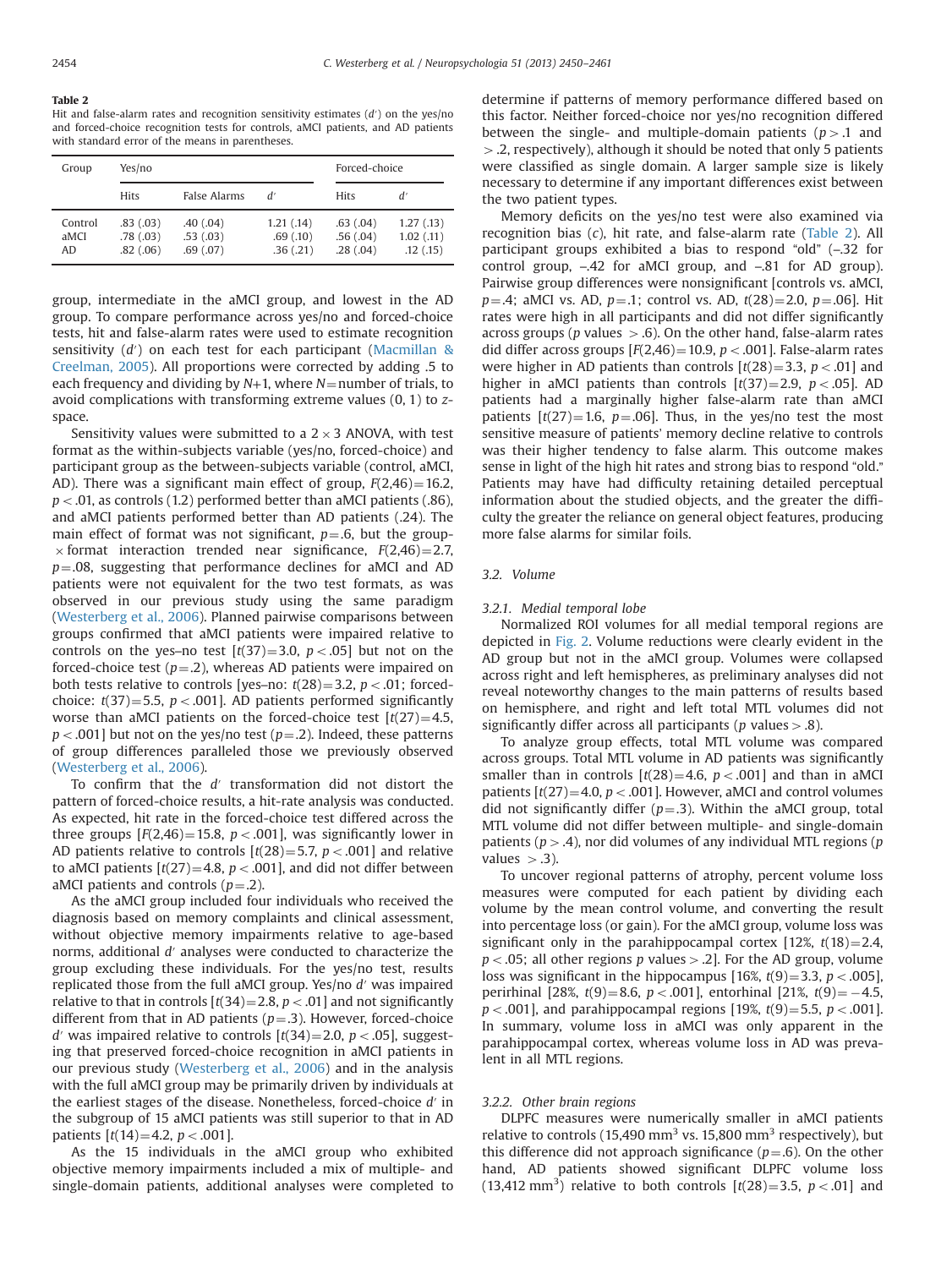<span id="page-5-0"></span>

Fig. 2. Volume measurements for each medial temporal region of interest. Results normalized for individual variations in intracranial volume are shown separately for the control group ( $n=20$ ), the amnestic Mild Cognitive Impairment group (aMCI,  $n=19$ ), and the probable Alzheimer's disease group (AD,  $n=10$ ).

aMCI patients  $[t(27)=2.7, p<0.05]$ . As expected, calcarine cortex volume was not reduced in either aMCI patients or AD patients relative to controls (2922  $\text{mm}^3$ , 3287  $\text{mm}^3$ , and 3127  $\text{mm}^3$ , respectively; p values  $> 0.4$ ), nor did calcarine cortex differ between the two patient groups  $(p=.2)$ .

# 3.3. Perfusion

Mean results are shown in Fig. 3 for the aMCI and control groups. Perfusion data were not analyzed for AD patients, as seven out of the ten were unable to tolerate remaining in the scanner for the additional time necessary to obtain perfusion measures. Technical difficulties disrupted image acquisition in one control participant and in 3 aMCI patients, leaving final group sizes of  $n=19$  controls and  $n=16$  aMCI patients. Data from left and right hemispheres were collapsed, as preliminary analyses indicated no significant differences to the main pattern of results based on hemisphere.

Averaged across all MTL regions, aMCI patients showed higher perfusion rates than controls [47.3 vs. 37.4 ml/g/min, respectively;  $t(33)=2.1, p<0.05$ ]. An examination of individual MTL regions indicated that perfusion rates were greater for aMCI patients than for controls in parahippocampal cortex  $[t(33)=2.3, p<.05]$  and in perirhinal cortex  $[t(33)=2.2, p<0.05]$  but not in the hippocampus  $(p=0.2)$  or in entorhinal cortex  $(p=1.0)$ . Within the aMCI group, total MTL perfusion rates for multiple-domain patients did not significantly differ from rates in single-domain patients ( $p > .2$ ), nor did perfusion rates differ in any individual MTL region (*p* values  $> .09$ ).

## 3.4. Volume-memory relationships

To maximize statistical power and span a wide range both for the memory and atrophy variables, AD and aMCI patients were considered together. The two chief memory measures used in these analyses were hit rates for the forced-choice test and falsealarm rates for the yes/no test. Regression analyses using forced-choice d′ repeated the pattern of results using hit rates. Regression analyses using yes/no d′ did not reveal any significant relationships.

## 3.4.1. Medial temporal lobe

Given a priori hypotheses regarding the role of perirhinal cortex in familiarity (e.g., [Bowles et al., 2007](#page-9-0); [Martin, Bowles,](#page-10-0) [Mirsattari,](#page-10-0) & [Köhler, 2011\)](#page-10-0), we examined whether a relationship between perirhinal cortex volume and forced-choice hit rate was present. In the patient group, a positive correlation was observed



Fig. 3. Perfusion estimates for each medial temporal region for the control group and the aMCI group.

( $r = .62$ ,  $p < .01$ ). Additional forced-choice correlations were completed with total MTL volume as well as with other individual MTL regions, but because these were not predicted in advance, a stringent significance level of  $p < .01$  was adopted for these analyses. Correlations were apparent with total MTL volume  $(r=.65, p<.001)$  and other individual MTL regions ([Table 3\)](#page-6-0). Correlations were significant for hippocampus ( $p < .01$ ) and showed trends ( $p$  values < .05) for parahippocampal cortex and entorhinal cortex. Scatterplots for these four regions [\(Fig. 4\)](#page-6-0) show relationships with forced-choice performance across individual MTL regions.

Although volume measures for multiple MTL regions were correlated with forced-choice performance, the strong interregion volume correlations [\(Table 4\)](#page-6-0) place limitations on conclusions that can be drawn from these results. A multiple regression analysis was performed in which all regional volumes were entered simultaneously. The model was significant  $[F(4,24)$  = 4.86,  $p < .01$ ], but no individual MTL region emerged as a significant predictor (perirhinal:  $t=1.6$ ,  $p=.12$ ; hippocampus:  $t=.7$ ,  $p=.47$ ; entorhinal:  $t=.8$ ,  $p=.39$ ; parahippocampal  $t=.5$ ,  $p=.63$ ). Because total MTL as well as some individual MTL regional volumes were significantly correlated with forced-choice performance, but none of the MTL regional correlations were significant when shared variance was accounted for in the simultaneous regression, this shared variance was likely a strong driving force behind the regional correlations. Thus, the prediction that perirhinal volume would be a strong predictor of forced-choice performance was supported in this patient group, but the results cannot discriminate between two possible explanations for the other regional correlations—that these other regions also play a role in forced-choice recognition or that these other regions are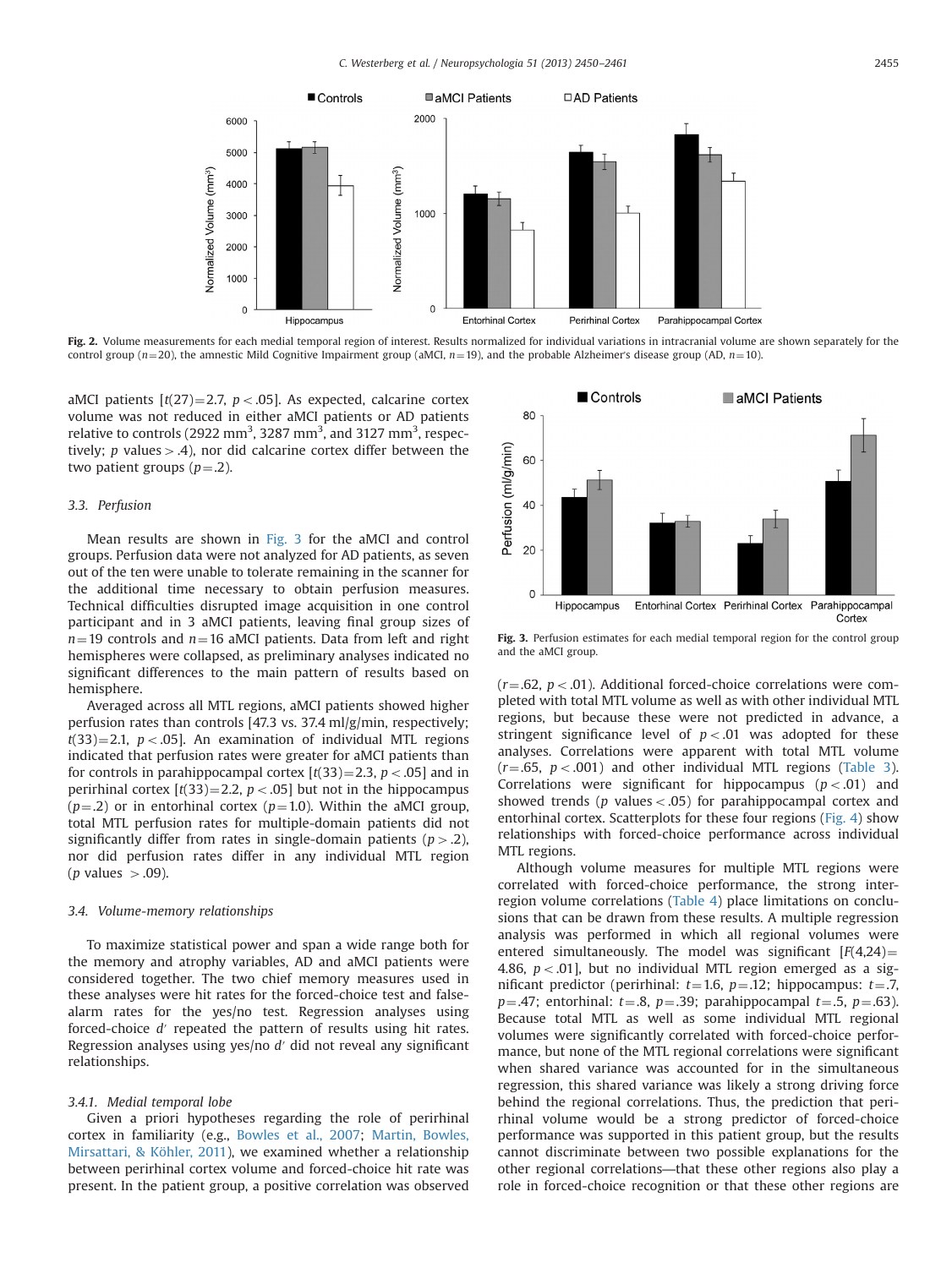#### <span id="page-6-0"></span>Table 3

Pearson correlation coefficients (r values) for correlations between individual medial temporal regions and recognition performance in the two tests.

|                                                                                 | Forced-choice hits                             |                                       |                             | Yes/no false alarms                              |                             |                          |  |
|---------------------------------------------------------------------------------|------------------------------------------------|---------------------------------------|-----------------------------|--------------------------------------------------|-----------------------------|--------------------------|--|
|                                                                                 | Combined Patient Group                         | aMCI Group                            | Control Group               | Combined Patient Group                           | aMCI Group                  | Control Group            |  |
| Perirhinal cortex<br>Hippocampus<br>Entorhinal cortex<br>Parahippocampal cortex | $.62*$<br>.57'<br>$.45^{\dagger}$<br>$.40^{+}$ | .27<br>.46 <sup>†</sup><br>.35<br>.42 | .01<br>.04<br>.09<br>$-.11$ | $-.26$<br>$-.41$ <sup>†</sup><br>$-.41^+$<br>.08 | .31<br>.16<br>$-.18$<br>.29 | .08<br>.25<br>.14<br>.39 |  |

\*  $p < .01$ , †  $p < .05$ .

 $p^+$  p < .05.



Fig. 4. Relationships between individual MTL regional volumes and forced-choice hit rate for the combined patient group.

merely correlated with recognition because MTL regions tend to atrophy in parallel during early stages of AD.

As important differences in structure/function relationships may exist as an individual progresses from aMCI to AD, the above analyses were also completed in aMCI patients only. Total MTL volume, perirhinal volume, and other individual regional volumes were positively related with forced-choice hit rate (Table 3), although these comparisons did not reach significance, likely owing to reduced variance of both memory and volume measures with this smaller sample.

Given prior reports of the involvement of the hippocampus in recollection ([Aggleton](#page-9-0) & [Shaw, 1996](#page-9-0); [Skinner & Fernandes, 2007\)](#page-11-0), hippocampal volumes were correlated with yes/no false-alarm rates. In the combined aMCI/AD group, a significant correlation was present ( $r = -.41$ ,  $p < .05$ ). As with the forced-choice analyses, additional yes/no correlations were completed with total MTL volume and with other individual MTL regions, using a stringent significance level of  $p < .01$  for these analyses. No relationship was

#### Table 4

Pearson correlation coefficients ( $r$  values) and significance levels ( $p$  values) for correlations between individual medial temporal region volumes for all patients.

|                                                              | Entorhinal<br>cortex |         | Perirhinal<br>cortex |                  | cortex               | Parahippocampal           |
|--------------------------------------------------------------|----------------------|---------|----------------------|------------------|----------------------|---------------------------|
|                                                              | r                    | р       | r                    | p                |                      | р                         |
| <b>Hippocampus</b><br>Entorhinal cortex<br>Perirhinal cortex | .554                 | < 0.005 | .665<br>.466         | < 0.01<br>$-.05$ | .464<br>.056<br>.560 | $-.05$<br>n.s.<br>< 0.005 |

n.s.=not significant.

found between yes/no false-alarm rate and total MTL volume  $(p>0.05)$ , nor did correlations with other individual MTL regions (perirhinal, entorhinal, and parahippocampal cortices) reach significance (Table 3). Whereas forced-choice recognition was most strongly dependent on perirhinal cortex volume, this was clearly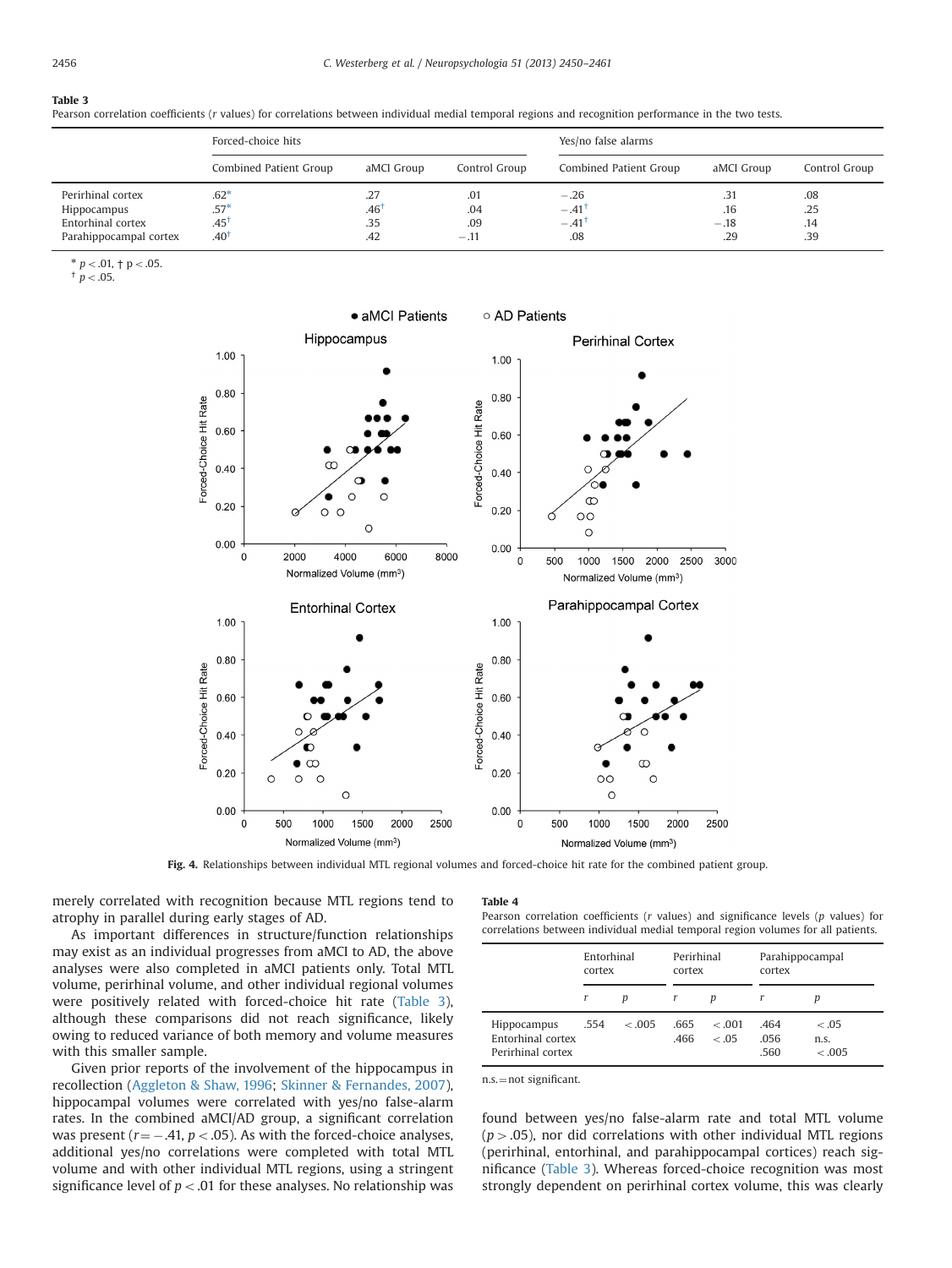not the case for yes/no recognition. A direct test carried out using Williams' Formula [\(Steiger, 1980](#page-11-0)) showed that the correlation between perirhinal volume and forced-choice recognition was significantly stronger than the correlation between perirhinal volume and false-alarm rate in the yes/no test ( $p = .036$ ).

An additional analysis was completed to examine how relative recognition deficits in the patient group were related to MTL volume. If familiarity is mediated by MTL regions that do not play a large role in yes/no recognition, volumes of these regions should be associated with the degree to which forced-choice recognition is preserved in relation to yes/no impairments. Each patient's yes/ no d′ value was subtracted from the mean control yes/no d′ value and divided by the value's standard deviation in the control group to account for control variability to obtain a yes/no deficit score, and likewise for forced-choice d′ values. A relative deficit score was then calculated by subtracting the yes/no deficit score from the forced-choice deficit score. A negative relative deficit score indicated a larger deficit in yes/no than in forced-choice recognition (most patients had negative relative deficit scores). A significant negative correlation was present when relative deficit scores were regressed against perirhinal volume  $(r = -0.53,$  $p < .01$ ), indicating that patients who were most impaired at yes/no relative to forced-choice recognition showed the largest perirhinal volumes. Additional correlations in the same direction were present with total MTL volume  $(r = -.56, p < .01)$ , and hippocampus ( $r = -0.50$ ,  $p < 0.01$ ), with trends for relationships with entorhinal  $(r = -.37, p = .05)$  and parahippocampal cortex  $(r = -.34, p = .07)$ . A simultaneous regression with relative deficit score as the dependent measure was also significant  $[F(4,24)=2.9,$  $p < .05$ ], but no individual region reached significance (p values  $> 0.2$ ). As in the above analyses, these analyses support the conclusion that the relative preservation of forced-choice performance depends on perirhinal volume, leaving open the possibility that processing across multiple MTL regions is relevant.

Correlations between MTL volume and memory were also completed for the control group. Individual MTL regions did not show relationships with forced-choice hit rate (p values  $> .6$ ) or yes/no false-alarm rate (p values  $> .09$ ), nor did total MTL volume show relationships with these memory measures ( $p = .6$  and .1, respectively).

# 3.4.2. Other brain regions

DLPFC volume did not correlate with any of the memory measures in patients (*p* values > .1) or controls (*p* values > .4). Likewise, calcarine volume did not correlate with memory measures in patients (p values > .7) or controls (p values > .5).

# 3.5. Perfusion-memory relationships

Medial temporal perfusion rates for aMCI patients were subjected to a parallel regression analysis. Overall MTL perfusion did not correlate with the recognition measure from either test (p values  $> 0.1$ ). Among the individual regions, hippocampal perfusion correlated with yes/no false-alarm rate ( $r = .51$ ,  $p < .05$ ). As perfusion rate increased, false-alarm rate also increased. No other relationships between memory and perfusion were observed (p values  $> .5$ ).

A regression analysis was also run in the control group. Overall MTL perfusion did not correlate with either of the memory measures ( $p$  values  $> 0.05$ ). No other relationships between memory and perfusion were observed (*p* values  $> 0.2$ ).

As blood flow measurements were taken at the voxel level and averaged across all voxels within each MTL region, hippocampal blood flow measurements may have been more stable than measurements for other MTL regions due to the larger size of the hippocampus. Given the small size of individual MTL cortical regions, we also computed a combined MTL cortical perfusion measure (entorhinal, perirhinal, and parahippocampal cortex). MTL cortical perfusion did not show significant relationships with memory performance in the aMCI group ( $p$  values  $> .3$ ) or in the control group (*p* values  $> .4$ ).

A final set of analyses was completed to determine if MTL perfusion was related to MTL volume. In the patient group, there was a trend for a positive relationship between MTL perfusion and total MTL volume, but this relationship was not significant  $(p=.09)$ . Notably, analyses with individual MTL regions revealed a trend for a positive relationship between the two measures in the hippocampus ( $r = .49$ ,  $p = .05$ ), but not in other regions (*p* values  $>$  .15). In the control group, no relationship was present between overall MTL perfusion and total MTL volume ( $p = .4$ ), nor in any individual regions ( $p$  values  $> 0.2$ ).

# 4. Discussion

Despite their pronounced memory decline on standard neuropsychological tests, patients in the aMCI group exhibited preserved forced-choice recognition when target silhouette objects were grouped with highly similar foils. When the same sorts of stimuli were tested in a yes/no format, recognition was impaired. These findings replicate our previous results [\(Westerberg et al.,](#page-11-0) [2006\)](#page-11-0), and provide a window into the impact of age-related neuropathology on different types of episodic memory. Whereas aMCI patients showed only modest MTL damage, extensive MTL damage was present in AD patients, who exhibited severe impairments in both recognition tests. Thus, additional MTL damage sustained by AD patients appears to disrupt additional memory functions. Importantly, relationships between MTL integrity and recognition depended on test format, and the pattern of these relationships suggests that familiarity-based recognition in the forced-choice test is mediated at least in part by processing within perirhinal cortex whereas recognition in the yes/no test does not reflect this same type of MTL specificity.

Preserved recognition in the aMCI group in this unique forcedchoice test format is consistent with previous reports of intact familiarity in aMCI ([Algarabel et al., 2009](#page-9-0); [Anderson et al., 2008;](#page-9-0) [Hudon et al., 2009;](#page-10-0) [Serra et al., 2010](#page-11-0); [Westerberg et al., 2006](#page-11-0)). In the forced-choice format, when four choices were viewed together (one target and three corresponding foils), correct recognition could be achieved through a relative familiarity comparison, due to covariance of familiarity levels for a target and its three corresponding foils. Yes/no recognition decisions, on the other hand, benefited minimally if at all from relative familiarity comparisons. Instead, accurate yes/no recognition critically required recollection of specific details, which could support a recall-to-reject strategy, or compartmentalizing information from prior test trials and the study phase. In addition, yes/no recognition presumably relied on applying a decision criterion on each trial based on level of memory strength, comparison with prior test trials, and related decision factors.

Memory scores varied considerably within each patient group. Indeed, memory disruptions in aMCI generally range from negligible to moderate, and when analyses excluded four aMCI patients likely at the earliest stage of the disease, forced-choice recognition was impaired in this aMCI subgroup relative to controls. Likewise, other studies have reported impaired familiarity in aMCI patients ([Ally et al., 2009;](#page-9-0) [Wolk et al., 2008,](#page-11-0) [2011\)](#page-11-0). Whereas recollective processes may be disrupted in early stages of the disease, familiarity may remain intact until later stages when it becomes progressively abnormal; familiarity is evidently quite impaired in patients diagnosed with AD. Whether or not there is a familiarity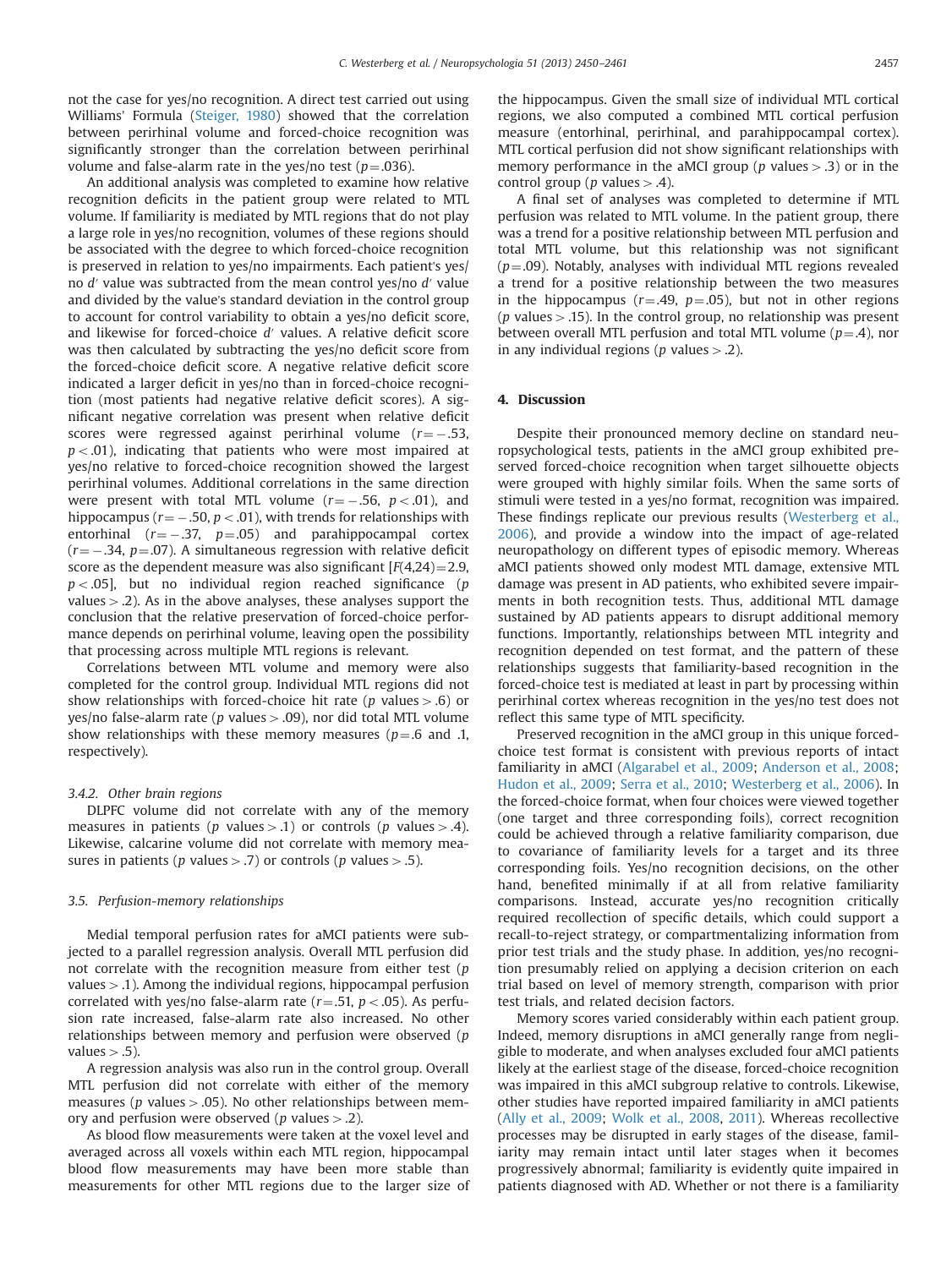impairment in any particular study would thus depend on the degree of disease progression in the specific patients tested. Future research may benefit to the extent that independent measures of disease progression can be identified and related to recognition abilities. The silhouette recognition test used in the present experiment may be particularly well suited for measuring the specific recognition function of familiarity with visual objects. Here, we confirmed that aMCI patients can achieve highly accurate recognition based on relative familiarity judgments for silhouette objects, but that familiarity begins to diminish when the memory defect becomes more severe in the progression from aMCI to AD.

Several contemporary accounts of episodic memory suggest that the hippocampus is not necessary for familiarity and that perirhinal cortex is central for accurate item familiarity-based recognition ([Aggleton & Brown, 1999](#page-9-0); [Davachi, 2006](#page-10-0); [Diana](#page-10-0) [et al., 2007](#page-10-0); [Montaldi](#page-10-0) [& Mayes, 2010;](#page-10-0) [Norman](#page-11-0) & O'[Reilly, 2003\)](#page-11-0). Yet, this hypothesis has faced intense scrutiny ([Smith et al., 2011;](#page-11-0) [Song et al., 2011](#page-11-0); [Squire & Wixted, 2011;](#page-11-0) [Squire et al., 2007](#page-11-0)). The current experimental approach provides new evidence relevant to this controversy, suggesting that perirhinal cortex makes a significant contribution to familiarity for silhouette objects, although the specificity of this relationship and how much it generalizes to other kinds stimuli and testing situations deserves further investigation.

By virtue of the variability in memory and atrophy across patients, results showed that patients with relatively higher forced-choice recognition scores also had relatively larger MTL volumes. A degree of MTL specificity was evident, as forced-choice recognition was correlated with MTL volume but not DLPFC or calcarine volume. Perirhinal cortex in isolation also showed a positive relationship with forced-choice performance, and the magnitude of preserved forced-choice recognition relative to deficient yes/no recognition was most strongly related to perirhinal volume. Other MTL regions also showed such relationships, but high inter-correlations among individual MTL regions necessitated additional analyses of whether perirhinal plays a privileged role in forced-choice recognition. A simultaneous regression model indicated that no MTL region made a significant contribution, which means that the correlations can be attributed to shared variance among MTL regions. These findings lend additional support to the hypothesis that perirhinal cortex plays a role in familiarity [\(Aggleton](#page-9-0) & [Brown, 1999;](#page-9-0) [Davachi, 2006;](#page-10-0) [Diana et al.,](#page-10-0) [2007;](#page-10-0) [Montaldi](#page-10-0) [& Mayes, 2010;](#page-10-0) [Norman &](#page-11-0) O'[Reilly, 2003\)](#page-11-0), but at the same time they leave open the possibility that other MTL regions also make contributions to familiarity. In particular, the significant hippocampal correlation could reflect a role for the hippocampus in familiarity or it could merely reflect disease progression whereby perirhinal atrophy and hippocampal atrophy occur in tandem. Whereas other data suggest that the hippocampus does not make a necessary contribution to familiarity ([Aggleton & Brown, 1999](#page-9-0); [Mayes et al., 2002;](#page-10-0) [Vargha-Khadem](#page-11-0) [et al., 1997;](#page-11-0) [Yonelinas et al., 2002\)](#page-11-0), some findings cast doubt on this conclusion [\(Squire](#page-11-0) [& Wixted, 2011](#page-11-0); [Squire et al., 2007\)](#page-11-0). The potential hippocampal contribution to familiarity must thus remain an open topic for further investigation.

Patterns of MTL volume relationships were different for yes/no recognition than for forced-choice recognition, supporting the conclusion that dissociable neural mechanisms support forcedchoice and yes/no recognition. When volumes of individual MTL regions were separately regressed with yes/no recognition, higher false-alarm rates in the patient group were associated with smaller hippocampal volumes and weakly with smaller entorhinal volumes. This finding is consistent with a study of older adults showing a relationship between false alarms in an associative memory task and volumes of the dentate gyrus and CA3 and CA4 subfields of the hippocampus in particular [\(Shing et al., 2011\)](#page-11-0). Associations between the hippocampus and entorhinal cortex and recognition are also consonant with the literature describing the memory functions of these regions [\(Aggleton](#page-9-0) [& Shaw, 1996;](#page-9-0) [Skinner & Fernandes, 2007\)](#page-11-0).

Results from the perfusion analyses also support the conclusion that dissociable neural mechanisms support forced-choice and yes/ no recognition. In aMCI patients, increased hippocampal blood flow was associated with higher yes/no false-alarm rates. As suggested by Dai et al. (2009), increased blood flow may be an early sign of cellular dysfunction and may reflect a compensatory response, as more blood flow is required to maintain function after some cells are damaged. Therefore, it is possible that hippocampal dysfunction in aMCI patients may disrupt once-reliable memory signals, forcing a strategy shift to reliance on familiarity, which would result in more "yes" responses to stimuli that shared similarities with studied items, resulting in a higher false-alarm rate. This idea is consistent with findings of an abnormally liberal response bias in AD ([Beth, Budson,](#page-9-0) [Waring, & Ally, 2009](#page-9-0); [Budson, Wolk, Chong, & Waring, 2006](#page-10-0)). The pattern of false alarms across the AD, aMCI, and control groups supports the idea that degraded memory signals result in a strategy shift whereby the number of yes responses to similar foils increase. However, the possibility that differences in vasculature between the hippocampus and cortical regions may explain the failure to find significant relationships between perfusion in MTL cortical regions cannot be ruled out. Therefore, it is unclear whether the failure to find relationships with blood flow in other MTL regions reflected different functions for MTL cortex or differences inherent to the vascular system.

Collectively, the brain-behavior relationships observed here argue that neural processes in the MTL that support familiarity differ from those that support the type of processing required for yes/no recognition. The perirhinal cortex appears to make a strong contribution to familiarity although it is possible other MTL regions are involved as well, whereas with respect to yes/no recognition, the hippocampus appears to be particularly relevant. These results are consistent with current theories that suggest that MTL processes supporting familiarity differ from those that are needed to support full-blown recollection, which can of course also support recognition judgments ([Aggleton](#page-9-0) & [Brown, 1999;](#page-9-0) [Davachi, 2006](#page-10-0); [Diana et al., 2007](#page-10-0); [Montaldi](#page-10-0) & [Mayes, 2010;](#page-10-0) [Norman](#page-11-0) & O'[Reilly, 2003;](#page-11-0) [Shimamura, 2010\)](#page-11-0).

In contrast to the presence of striking relationships between MTL volume and recognition in the patient group, no relationships between MTL volume and recognition were observed in the control group. There are multiple possible explanations for these null results. One possibility is that memory/volume relationships do not emerge until MTL damage reaches a certain threshold. [Van](#page-11-0) [Petten \(2004\)](#page-11-0) reported findings consistent with this idea from a meta-analysis of studies on relationships between hippocampal volume and memory ability. Volume differences in controls likely reflect individual differences to a greater extent than the effects of degenerative changes. It should also be noted that variance in both the memory and volume measures was larger in the patient group than in the control group (forced-choice hit rate  $SD$ : patients = .22, controls =  $.18$ ; total MTL volume SD: patients =  $1.12$ , controls =  $.80$ ), and these differences in within-group variability likely increased our ability to detect relationships in the patient group compared with the control group. Nonetheless, there was strong support for the hypothesis that hippocampal volume is related to memory in neurological patients.

In both the patient and control group, neither forced-choice nor yes/no recognition was related to DLPFC volume. Although prior reports have indicated an involvement of this region in recognition memory (e.g., [Fletcher & Henson, 2001](#page-10-0); [Ranganath](#page-11-0) [et al., 2007](#page-11-0)), variations in DLPFC volume did not appear highly relevant for variations in performance on these specific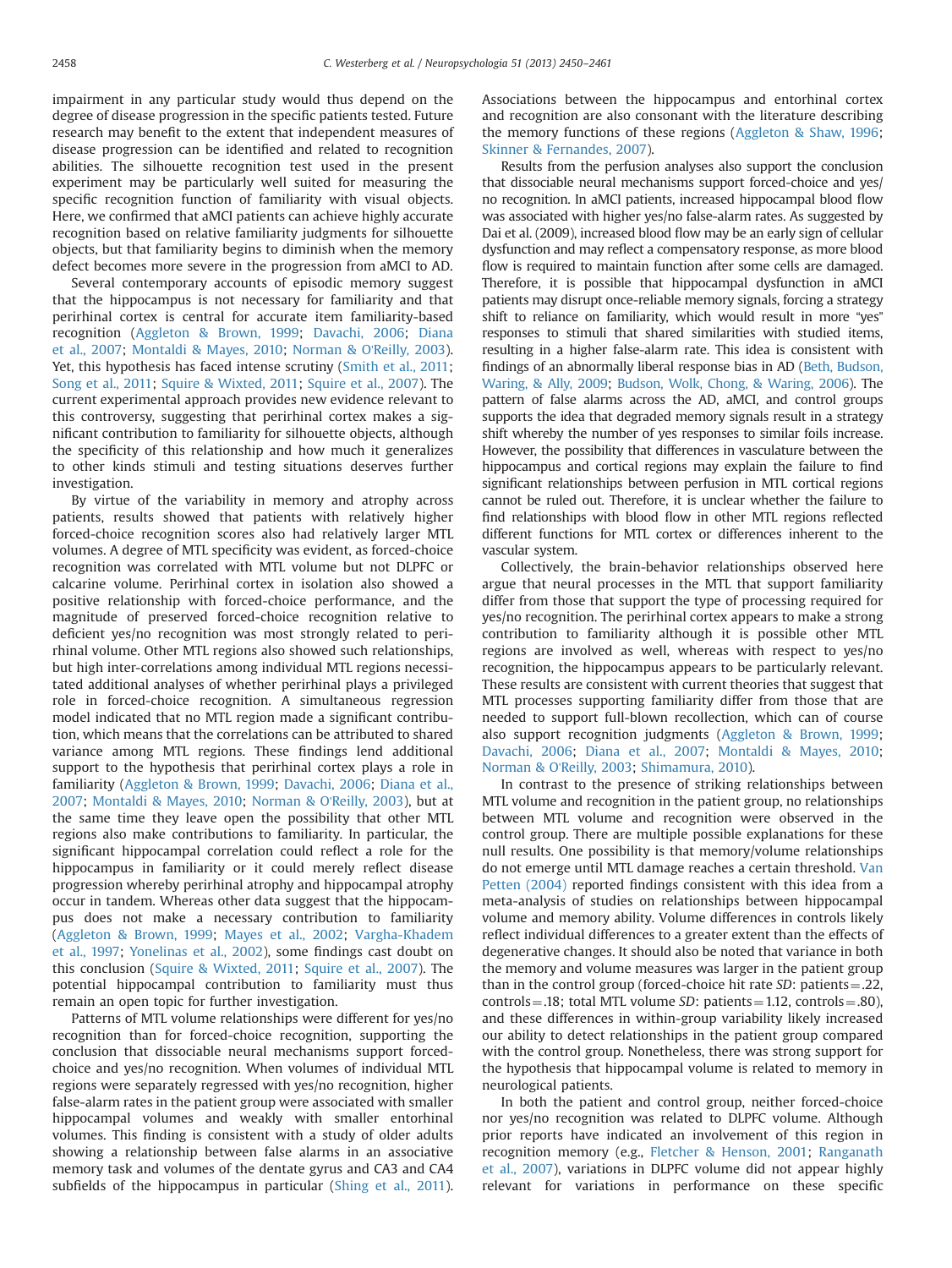<span id="page-9-0"></span>recognition tests. One reason for this may be that DLPFC damage was not as extensive as MTL damage. In keeping with studies reporting that the MTL is the first and most extensively damaged area in AD (e.g., [Braak & Braak, 1991\)](#page-10-0), average percent volume loss from the control mean for the AD patients was only 15% for DLPFC compared with 26% for the MTL. Alternatively, DLPFC may not play a large role in recognition decisions relevant for the tests used in this paradigm.

Our results also provided data relevant to characterizing the progression of AD-related pathology in individual MTL regions. Although MTL volume measures in aMCI and AD patients have frequently been reported, all four regions (hippocampus, entorhinal, perirhinal, and parahippocampal cortex) are seldom quantified within the same experiment. Here, we found that volumes of all MTL structures were much smaller in the AD group compared with the control and aMCI groups. This finding replicates several findings of significant MTL volume reductions in AD ([Dickerson et al., 2001;](#page-10-0) [Jack, Petersen, O](#page-10-0)'Brien, & [Tangalos, 1992](#page-10-0); [Jack et al., 1997](#page-10-0); [Kesslak](#page-10-0) [et al., 1991;](#page-10-0) [Killiany et al., 1993;](#page-10-0) [Petersen et al., 2000](#page-11-0); [Seab et al.,](#page-11-0) [1988](#page-11-0)), and underscores the devastating damage incurred to this region in AD. Although MTL volumes in aMCI patients were slightly smaller than control volumes, only the parahippocampal cortex was significantly reduced in the aMCI group relative to controls. Additional analyses comparing degree of atrophy across regions indicated that atrophy in this region was not reliably more prominent than other regions, although future research will be necessary to determine if this pattern of atrophy is typical in aMCI. Overall, the small amount of volume loss in aMCI patients observed here was somewhat surprising, given several previous reports of MTL volume reductions in aMCI patients relative to controls [\(deToledo-Morrell](#page-10-0) [et al., 2004;](#page-10-0) [Du et al., 2001](#page-10-0); [Jack et al., 1999,](#page-10-0) [2005](#page-10-0); [Pennanen et al.,](#page-11-0) [2004](#page-11-0); [Stoub, Rogalski, Leurgans, Bennett, & deToledo-Morrell, 2010\)](#page-11-0). However, not all studies have found MTL volume reductions in aMCI patients ([Dickerson et al., 2005;](#page-10-0) [Laakso et al., 1998;](#page-10-0) [Soininen et al.,](#page-11-0) [1994](#page-11-0)), and the discrepant results across studies likely reflect the heterogeneous nature of aMCI patients. Studies that failed to find significant volume reductions may have predominantly included individuals at the earliest stages of the disease process or those who will not ultimately convert to AD, whereas studies that did find reductions may have sampled individuals closer to AD conversion. In line with this possibility, our aMCI group included four individuals who did not exhibit objective memory impairments but were nonetheless diagnosed with aMCI based on clinical assessment, with self and informant reports of memory decline. Patients located very early along the continuum from healthy aging to AD may have predominated in our sample compared with other studies. Another factor contributing to our lack of MTL volume differences, given that numerical decreases were present, may be statistical power. Our aMCI sample was relatively small  $(n=19)$  compared with other studies that did find differences (e.g.,  $n=72$  in [Jack et al., 2005;](#page-10-0)  $n=65$  in [Pennanen et al., 2004](#page-11-0)).

Despite only minor MTL volume differences, our sample of aMCI patients did show modestly increased perfusion rates in some MTL regions relative to controls. [Dai et al. \(2009\)](#page-10-0) also found this pattern of results using the ASL technique, and further demonstrated that hippocampal blood flow is reduced in AD patients. As discussed above, they hypothesized that increased MTL perfusion in aMCI reflects a compensatory mechanism at the initial stages of the disease before significant atrophy is present and blood flow levels decrease. The current results support this hypothesis, as our sample of aMCI patients did not exhibit large amounts of MTL volume loss but did show increased MTL blood flow. Also in line with this hypothesis, other studies have shown fMRI activation increases in aMCI patients relative to controls during memory encoding (despite activation decreases in AD patients), especially aMCI patients at the earliest stages of the

disease ([Dickerson et al., 2004](#page-10-0), [2005\)](#page-10-0). This has prompted the suggestion that MTL activation patterns in fMRI experiments also follow a nonlinear trajectory along the healthy-aging-to-AD continuum ([Sperling, 2007\)](#page-11-0). Although fMRI measures blood oxygenation while an individual is actively completing a task whereas ASL perfusion in our study measured blood flow in the absence of specific task requirements, there is a striking similarity in the pattern of results across the two methodologies. Collectively, these findings suggest that methods examining functional brain changes in aMCI may be more sensitive than structural methods with respect to the MTL, especially in the earliest stages of the disease. Future research should be directed at how these functional changes may relate to memory decline.

In summary, our results demonstrate that MTL substrates of forced-choice recognition of confusable silhouettes are distinct from those of yes/no recognition. Perirhinal cortex showed the strongest relationship with forced-choice recognition, though it is unclear whether contributions from other MTL regions might also be relevant. A different pattern of MTL regional volumes was associated with yes/no recognition, without as much of a contribution from perirhinal cortex. Understanding how different memory experiences may be affected early in the course of AD and how this relates to the underlying pathology could have important implications for designing treatments aimed at maximizing memory function along different points of the disease spectrum. Preserved familiarity signals in patients may reflect largely intact perirhinal functioning associated with minimal volume loss and somewhat enhanced perfusion in this region.

# Role of the Funding source

This work was supported by a grant from the Illinois Department of Public Health Alzheimer's Disease Research Fund, NIMH NRSA fellowship F32 MH073247, and NIA grant s T32 AG020506 and P30 AG13854.

## Acknowledgments

We thank Nondas Leloudas for assistance with MRI data acquisition, Olivia Marczuk for assistance with data analyses, and Travis Stoub, Leyla deToledo-Morrell, Michael J. Bailey, Naftali Raz, and Satoru Suzuki for advice with analysis strategies.

## References

[Aggleton, J. P., & Brown, M. W. \(1999\). Episodic memory, amnesia, and the](http://refhub.elsevier.com/S0028-3932(13)00214-5/sbref1) [hippocampal-anterior thalamic axis.](http://refhub.elsevier.com/S0028-3932(13)00214-5/sbref1) Behavioral and Brain Sciences, 22, 425–444. [Aggleton, J. P., & Shaw, C. \(1996\). Amensia and recognition memory: A re-analysis of](http://refhub.elsevier.com/S0028-3932(13)00214-5/sbref2) [psychometric data.](http://refhub.elsevier.com/S0028-3932(13)00214-5/sbref2) Neuropsychologia, 34, 51–62.

- [Algarabel, S., Escudero, J., Mazon, J. F., Pitarque, A., Fuentes, M., Peset, V., et al.](http://refhub.elsevier.com/S0028-3932(13)00214-5/sbref3) [\(2009\). Familiarity-based recognition in the young, healthy elderly, mild](http://refhub.elsevier.com/S0028-3932(13)00214-5/sbref3) [cognitive impaired and Alzheimer](http://refhub.elsevier.com/S0028-3932(13)00214-5/sbref3)'s patients. Neuropsychologia, 47, 2056–2064.
- [Ally, B. A., Gold, C. A., & Budson, A. E. \(2009\). An evaluation of recollection and](http://refhub.elsevier.com/S0028-3932(13)00214-5/sbref4) familiarity in Alzheimer'[s disease and mild cognitive impairment using receiver](http://refhub.elsevier.com/S0028-3932(13)00214-5/sbref4) [operating characteristics.](http://refhub.elsevier.com/S0028-3932(13)00214-5/sbref4) Brain and Cognition, 69, 504–513.
- [Alsop, D. C., Casement, M., de Bazelaire, C., Fong, T., & Press, D. Z. \(2008\). Hippocampal](http://refhub.elsevier.com/S0028-3932(13)00214-5/sbref5) [hyperperfusion in Alzheimer](http://refhub.elsevier.com/S0028-3932(13)00214-5/sbref5)'s disease. Neuroimage, 42, 1267–1274.
- [Anderson, N. D., Ebert, P. L., Jennings, J. M., Grady, C. L., Cabeza, R., & Graham, S. J.](http://refhub.elsevier.com/S0028-3932(13)00214-5/sbref6) [\(2008\). Recollection- and familiarity-based memory in healthy aging and](http://refhub.elsevier.com/S0028-3932(13)00214-5/sbref6) [amnestic mild cognitive impairment.](http://refhub.elsevier.com/S0028-3932(13)00214-5/sbref6) Neuropsychology, 22, 177–187.
- [Asllani, I., Habeck, C., Scarmeas, N., Borogovac, A., Brown, T. R., & Stern, Y. \(2008\).](http://refhub.elsevier.com/S0028-3932(13)00214-5/sbref7) [Multivariate and univariate analysis of continuous arterial spin labeling perfu](http://refhub.elsevier.com/S0028-3932(13)00214-5/sbref7)sion MRI in Alzheimer's disease. [Journal of Cerebral Blood Flow and Metabolism](http://refhub.elsevier.com/S0028-3932(13)00214-5/sbref7), 28[, 725](http://refhub.elsevier.com/S0028-3932(13)00214-5/sbref7)–736.
- [Beth, E. H., Budson, A. E., Waring, J. D., & Ally, B. A. \(2009\). Response bias for picture](http://refhub.elsevier.com/S0028-3932(13)00214-5/sbref8) [recognition in patients with Alzheimer disease.](http://refhub.elsevier.com/S0028-3932(13)00214-5/sbref8) Cognitive and Behavioral [Neurology](http://refhub.elsevier.com/S0028-3932(13)00214-5/sbref8), 22, 229–235.
- [Bowles, B., Crupi, C., Mirsattari, S. M., Pigott, S. E., Parrent, A. G., Pruessner, J. C., et al.](http://refhub.elsevier.com/S0028-3932(13)00214-5/sbref9) [\(2007\). Impaired familiarity with preserved recollection after anterior temporal](http://refhub.elsevier.com/S0028-3932(13)00214-5/sbref9)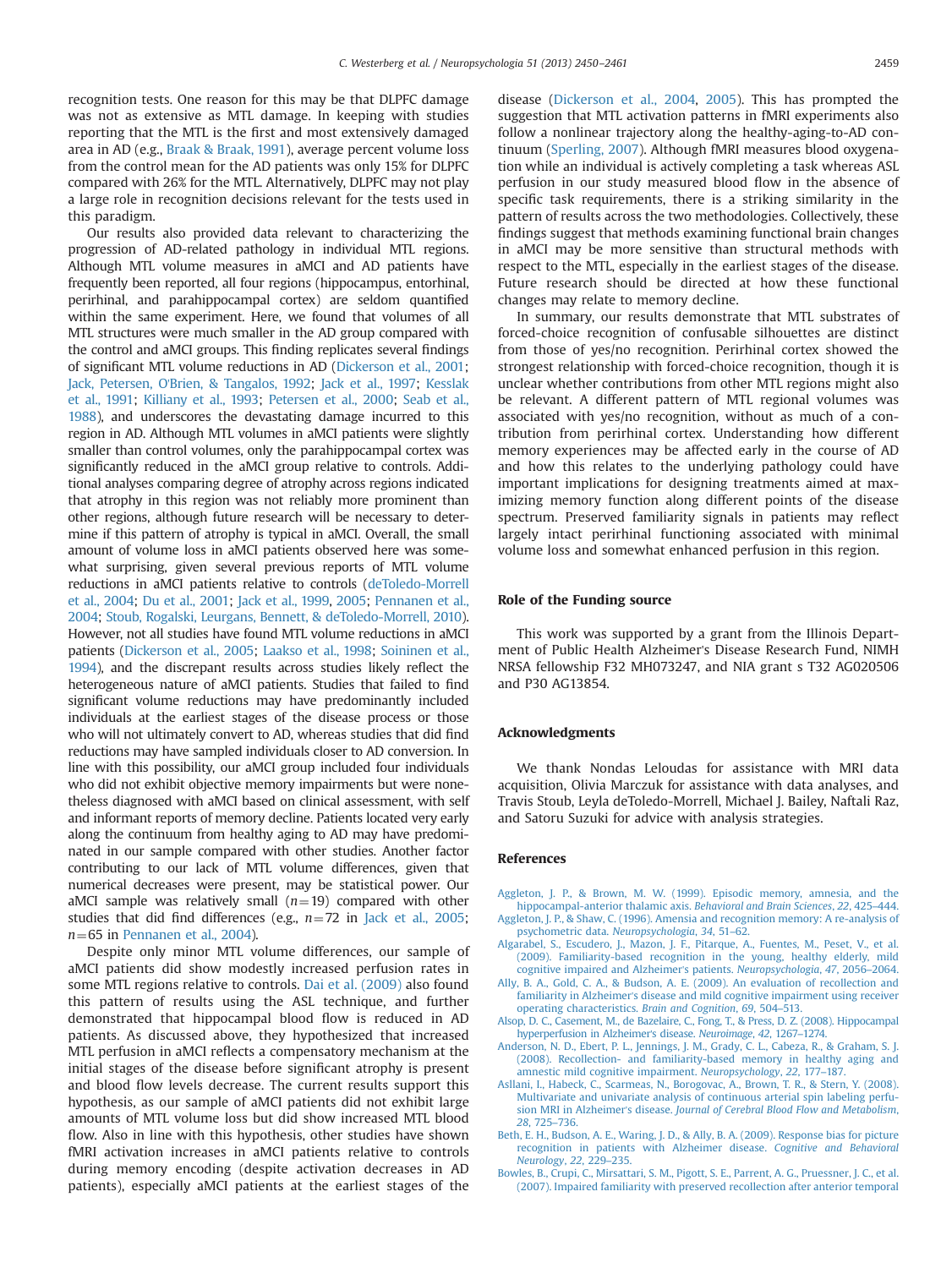<span id="page-10-0"></span>[lobe resection that spares the hippocampus.](http://refhub.elsevier.com/S0028-3932(13)00214-5/sbref9) Proceedings of the National [Academy of Sciences of the United States of America](http://refhub.elsevier.com/S0028-3932(13)00214-5/sbref9), 104, 16382–16387.

- [Bozzao, A., Floris, R., Baviera, M. E., Apruzzese, A., & Simonetti, G. \(2001\). Diffusion](http://refhub.elsevier.com/S0028-3932(13)00214-5/sbref10) [and perfusion MR imaging in cases of Alzheimer](http://refhub.elsevier.com/S0028-3932(13)00214-5/sbref10)'s disease: Correlations with cortical atrophy and lesion load. [American Journal of Neuroradiology](http://refhub.elsevier.com/S0028-3932(13)00214-5/sbref10), 22, 1030–[1036.](http://refhub.elsevier.com/S0028-3932(13)00214-5/sbref10)
- [Braak, H., & Braak, E. \(1991\). Neuropathological stageing of Alzheimer-related](http://refhub.elsevier.com/S0028-3932(13)00214-5/sbref11) changes. [Acta Neuropathologica](http://refhub.elsevier.com/S0028-3932(13)00214-5/sbref11), 82, 239–259.
- [Buckner, R. L., Snyder, A. Z., Shannon, B. J., LaRossa, G., Sachs, R., Fotenos, A. F., et al.](http://refhub.elsevier.com/S0028-3932(13)00214-5/sbref12) [\(2005\). Molecular, structural, and functional characterization of Alzheimer](http://refhub.elsevier.com/S0028-3932(13)00214-5/sbref12)'s [disease: Evidence for a relationship between default activity, amyloid, and](http://refhub.elsevier.com/S0028-3932(13)00214-5/sbref12) memory. [Journal of Neuroscience](http://refhub.elsevier.com/S0028-3932(13)00214-5/sbref12), 25, 7709–7717.
- [Budson, A. E., Wolk, D. A., Chong, H., & Waring, J. D. \(2006\). Episodic memory in](http://refhub.elsevier.com/S0028-3932(13)00214-5/sbref13) Alzheimer'[s disease: Separating response bias from discrimination.](http://refhub.elsevier.com/S0028-3932(13)00214-5/sbref13) Neuropsy[chologia](http://refhub.elsevier.com/S0028-3932(13)00214-5/sbref13), 44, 2222–2232.
- [Buxton, R. B. \(2005\). Quantifying CBF with arterial spin labeling.](http://refhub.elsevier.com/S0028-3932(13)00214-5/sbref14) Journal of Magnetic [Resonance Imaging](http://refhub.elsevier.com/S0028-3932(13)00214-5/sbref14), 22, 723–726.
- [Chang, Y. L., Jacobson, M. W., Fennema-Notestine, C., Hagler, D. J., Jr., Jennings, R. G.,](http://refhub.elsevier.com/S0028-3932(13)00214-5/sbref15) [Dale, A. M., et al. \(2010\). Level of executive function in](http://refhub.elsevier.com/S0028-3932(13)00214-5/sbref15)fluences verbal memory [in amnestic mild cognitive impairment and predicts prefrontal and posterior](http://refhub.elsevier.com/S0028-3932(13)00214-5/sbref15) [cingulate thickness.](http://refhub.elsevier.com/S0028-3932(13)00214-5/sbref15) Cerebral Cortex, 20, 1305–1313.
- [Chao, L. L., Buckley, S. T., Kornak, J., Schuff, N., Madison, C., Yaffe, K., et al. \(2010\). ASL](http://refhub.elsevier.com/S0028-3932(13)00214-5/sbref16) [perfusion MRI predicts cognitive decline and conversion from MCI to dementia.](http://refhub.elsevier.com/S0028-3932(13)00214-5/sbref16) [Alzheimer Disease and Associated Disorders](http://refhub.elsevier.com/S0028-3932(13)00214-5/sbref16), 24, 19–27.
- [Cox, R. W. \(1996\). AFNI: Software for analysis and visualization of functional](http://refhub.elsevier.com/S0028-3932(13)00214-5/sbref17) magnetic resonance neuroimages. [Computers and Biomedical Research](http://refhub.elsevier.com/S0028-3932(13)00214-5/sbref17), 29, 162–[173.](http://refhub.elsevier.com/S0028-3932(13)00214-5/sbref17)
- [Dai, W., Lopez, O. L., Carmichael, O. T., Becker, J. T., Kuller, L. H., & Gach, H. M. \(2009\).](http://refhub.elsevier.com/S0028-3932(13)00214-5/sbref18) [Mild cognitive impairment and alzheimer disease: Patterns of altered cerebral](http://refhub.elsevier.com/S0028-3932(13)00214-5/sbref18) blood fl[ow at MR imaging.](http://refhub.elsevier.com/S0028-3932(13)00214-5/sbref18) Radiology, 250, 856–866.
- [Davachi, L. \(2006\). Item, context and relational episodic encoding in humans.](http://refhub.elsevier.com/S0028-3932(13)00214-5/sbref19) [Current Opinions in Neurobiology](http://refhub.elsevier.com/S0028-3932(13)00214-5/sbref19), 16, 693–700.
- [Davachi, L., Mitchell, J. P., & Wagner, A. D. \(2003\). Multiple routes to memory:](http://refhub.elsevier.com/S0028-3932(13)00214-5/sbref20) [Distinct medial temporal lobe processes build item and source memories.](http://refhub.elsevier.com/S0028-3932(13)00214-5/sbref20) [Proceeding of the National Academy of Sciences of the United States of America](http://refhub.elsevier.com/S0028-3932(13)00214-5/sbref20), 100[, 2157](http://refhub.elsevier.com/S0028-3932(13)00214-5/sbref20)–2162.
- [Delacourte, A., David, J. P., Sergeant, N., Buee, L., Wattez, A., Vermersch, P., et al.](http://refhub.elsevier.com/S0028-3932(13)00214-5/sbref21) [\(1999\). The biochemical pathway of neuro](http://refhub.elsevier.com/S0028-3932(13)00214-5/sbref21)fibrillary degeneration in aging and [Alzheimer](http://refhub.elsevier.com/S0028-3932(13)00214-5/sbref21)'s disease. Neurology, 52, 1158–1165.
- [deToledo-Morrell, L., Stoub, T. R., Bulgakova, M., Wilson, R. S., Bennett, D. A.,](http://refhub.elsevier.com/S0028-3932(13)00214-5/sbref22) [Leurgans, S., et al. \(2004\). MRI-derived entorhinal volume is a good predictor of](http://refhub.elsevier.com/S0028-3932(13)00214-5/sbref22) [conversion from MCI to AD.](http://refhub.elsevier.com/S0028-3932(13)00214-5/sbref22) Neurobiology of Aging, 25, 1197–1203.
- [Diana, R. A., Yonelinas, A. P., & Ranganath, C. \(2007\). Imaging recollection and](http://refhub.elsevier.com/S0028-3932(13)00214-5/sbref23) [familiarity in the medial temporal lobe: A three-component model.](http://refhub.elsevier.com/S0028-3932(13)00214-5/sbref23) Trends in [Cognitive Sciences](http://refhub.elsevier.com/S0028-3932(13)00214-5/sbref23), 11, 379–386.
- [Dickerson, B. C., Goncharova, I., Sullivan, M. P., Forchetti, C., Wilson, R. S., Bennett, D.](http://refhub.elsevier.com/S0028-3932(13)00214-5/sbref24) [A., et al. \(2001\). MRI-derived entorhinal and hippocampal atrophy in incipient](http://refhub.elsevier.com/S0028-3932(13)00214-5/sbref24) [and very mild Alzheimer](http://refhub.elsevier.com/S0028-3932(13)00214-5/sbref24)'s disease. Neurobiology of Aging, 22, 747–754.
- [Dickerson, B. C., Salat, D. H., Bates, J. F., Atiya, M., Killiany, R. J., Greve, D. N., et al.](http://refhub.elsevier.com/S0028-3932(13)00214-5/sbref25) [\(2004\). Medial temporal lobe function and structure in mild cognitive impair](http://refhub.elsevier.com/S0028-3932(13)00214-5/sbref25)ment. [Annals of Neurology](http://refhub.elsevier.com/S0028-3932(13)00214-5/sbref25), 56, 27–35.
- [Dickerson, B. C., Salat, D. H., Greve, D. N., Chua, E. F., Rand-Giovannetti, E., Rentz, D.](http://refhub.elsevier.com/S0028-3932(13)00214-5/sbref26) [M., et al. \(2005\). Increased hippocampal activation in mild cognitive impair](http://refhub.elsevier.com/S0028-3932(13)00214-5/sbref26)[ment compared to normal aging and AD.](http://refhub.elsevier.com/S0028-3932(13)00214-5/sbref26) Neurology, 65, 404–411.
- [Du, A. T., Schuff, N., Amend, D., Laakso, M. P., Hsu, Y. Y., Jagust, W. J., et al. \(2001\).](http://refhub.elsevier.com/S0028-3932(13)00214-5/sbref27) [Magnetic resonance imaging of the entorhinal cortex and hippocampus in mild](http://refhub.elsevier.com/S0028-3932(13)00214-5/sbref27) [cognitive impairment and Alzheimer](http://refhub.elsevier.com/S0028-3932(13)00214-5/sbref27)'s disease. Journal of Neurology, Neurosur[gery, and Psychiatry](http://refhub.elsevier.com/S0028-3932(13)00214-5/sbref27), 71, 441–447.
- [Duara, R., Grady, C., Haxby, J., Sundaram, M., Cutler, N. R., Heston, L., et al. \(1986\).](http://refhub.elsevier.com/S0028-3932(13)00214-5/sbref28) [Positron emission tomography in Alzheimer](http://refhub.elsevier.com/S0028-3932(13)00214-5/sbref28)'s disease. Neurology, 36, 879–887.
- [Düzel, E., Habib, R., Rotte, M., Guderian, S., Tulving, E., & Heinze, H. J. \(2003\). Human](http://refhub.elsevier.com/S0028-3932(13)00214-5/sbref29) [hippocampal and parahippocampal activity during visual associative recogni](http://refhub.elsevier.com/S0028-3932(13)00214-5/sbref29)[tion memory for spatial and nonspatial stimulus con](http://refhub.elsevier.com/S0028-3932(13)00214-5/sbref29)figurations. Journal of [Neuroscience](http://refhub.elsevier.com/S0028-3932(13)00214-5/sbref29), 23, 9439–9444.
- [Fletcher, P. C., & Henson, R. N. \(2001\). Frontal lobes and human memory: Insights](http://refhub.elsevier.com/S0028-3932(13)00214-5/sbref30) [from functional neuroimaging.](http://refhub.elsevier.com/S0028-3932(13)00214-5/sbref30) Brain, 124, 849–881.
- [Folstein, M. F., Folstein, S. E., & McHugh, P. R. \(1975\).](http://refhub.elsevier.com/S0028-3932(13)00214-5/sbref31) "Mini-mental state". A practical [method for grading the cognitive state of patients for the clinician.](http://refhub.elsevier.com/S0028-3932(13)00214-5/sbref31) Journal of [Psychiatric Research](http://refhub.elsevier.com/S0028-3932(13)00214-5/sbref31), 12, 189–198.
- [Golay, X., Hendrikse, J., & Lim, T. C. \(2004\). Perfusion imaging using arterial spin](http://refhub.elsevier.com/S0028-3932(13)00214-5/sbref32) labeling. [Topics in Magnetic Resonance Imaging](http://refhub.elsevier.com/S0028-3932(13)00214-5/sbref32), 15, 10–27.
- [Gomez-Isla, T., Price, J. L., McKeel, D. W., Jr., Morris, J. C., Growdon, J. H., & Hyman, B.](http://refhub.elsevier.com/S0028-3932(13)00214-5/sbref33) [T. \(1996\). Profound loss of layer II entorhinal cortex neurons occurs in very mild](http://refhub.elsevier.com/S0028-3932(13)00214-5/sbref33) Alzheimer's disease. [Journal of Neuroscience](http://refhub.elsevier.com/S0028-3932(13)00214-5/sbref33), 16, 4491–4500.
- [Goncharova, I. I., Dickerson, B. C., Stoub, T. R., & deToledo-Morrell, L. \(2001\). MRI of](http://refhub.elsevier.com/S0028-3932(13)00214-5/sbref34) [human entorhinal cortex: A reliable protocol for volumetric measurement.](http://refhub.elsevier.com/S0028-3932(13)00214-5/sbref34) [Neurobiology of Aging](http://refhub.elsevier.com/S0028-3932(13)00214-5/sbref34), 22, 737–745.
- [Guillozet, A. L., Weintraub, S., Mash, D. C., & Mesulam, M. M. \(2003\). Neuro](http://refhub.elsevier.com/S0028-3932(13)00214-5/sbref35)fibrillary [tangles, amyloid, and memory in aging and mild cognitive impairment.](http://refhub.elsevier.com/S0028-3932(13)00214-5/sbref35) Archives [of Neurology](http://refhub.elsevier.com/S0028-3932(13)00214-5/sbref35), 60, 729–736.
- [Henson, R. N., Rugg, M. D., Shallice, T., & Dolan, R. J. \(2000\). Con](http://refhub.elsevier.com/S0028-3932(13)00214-5/sbref36)fidence in [recognition memory for words: Dissociating right prefrontal roles in episodic](http://refhub.elsevier.com/S0028-3932(13)00214-5/sbref36) retrieval. [Journal of Cognitive Neuroscience](http://refhub.elsevier.com/S0028-3932(13)00214-5/sbref36), 12, 913–923.
- [Henson, R. N., Shallice, T., & Dolan, R. J. \(1999\). Right prefrontal cortex and episodic](http://refhub.elsevier.com/S0028-3932(13)00214-5/sbref37) [memory retrieval: A functional MRI test of the monitoring hypothesis.](http://refhub.elsevier.com/S0028-3932(13)00214-5/sbref37) Brain, 122(Part 7[\), 1367](http://refhub.elsevier.com/S0028-3932(13)00214-5/sbref37)–1381.
- [Holdstock, J. S., Mayes, A. R., Roberts, N., Cezayirli, E., Isaac, C. L., O](http://refhub.elsevier.com/S0028-3932(13)00214-5/sbref38)'Reilly, R. C., et al. [\(2002\). Under what conditions is recognition spared relative to recall after](http://refhub.elsevier.com/S0028-3932(13)00214-5/sbref38) [selective hippocampal damage in humans?](http://refhub.elsevier.com/S0028-3932(13)00214-5/sbref38) Hippocampus, 12, 341–351.
- [Hudon, C., Belleville, S., & Gauthier, S. \(2009\). The assessment of recognition](http://refhub.elsevier.com/S0028-3932(13)00214-5/sbref39) [memory using the Remember/Know procedure in amnestic mild cognitive](http://refhub.elsevier.com/S0028-3932(13)00214-5/sbref39) [impairment and probable Alzheimer](http://refhub.elsevier.com/S0028-3932(13)00214-5/sbref39)'s disease. Brain and Cognition, 70, 171–179.
- [Hyman, B. T., Van Hoesen, G. W., Damasio, A. R., & Barnes, C. L. \(1984\). Alzheimer](http://refhub.elsevier.com/S0028-3932(13)00214-5/sbref40)'s disease: Cell-specifi[c pathology isolates the hippocampal formation.](http://refhub.elsevier.com/S0028-3932(13)00214-5/sbref40) Science, 225[, 1168](http://refhub.elsevier.com/S0028-3932(13)00214-5/sbref40)–1170.
- [Insausti, R., Juottonen, K., Soininen, H., Insausti, A. M., Partanen, K., Vainio, P., et al.](http://refhub.elsevier.com/S0028-3932(13)00214-5/sbref41) [\(1998\). MR volumetric analysis of the human entorhinal, perirhinal, and](http://refhub.elsevier.com/S0028-3932(13)00214-5/sbref41) temporopolar cortices. [American Journal of Neuroradiology](http://refhub.elsevier.com/S0028-3932(13)00214-5/sbref41), 19, 659–671.
- [Jack, C. R., Jr., Dickson, D. W., Parisi, J. E., Xu, Y. C., Cha, R. H., O](http://refhub.elsevier.com/S0028-3932(13)00214-5/sbref42)'Brien, P. C., et al. (2002). Antemortem MRI fi[ndings correlate with hippocampal neuropathology](http://refhub.elsevier.com/S0028-3932(13)00214-5/sbref42) [in typical aging and dementia.](http://refhub.elsevier.com/S0028-3932(13)00214-5/sbref42) Neurology, 58, 750–757.
- Jack, C. R., Jr., Petersen, R. C., O'[Brien, P. C., & Tangalos, E. G. \(1992\). MR-based](http://refhub.elsevier.com/S0028-3932(13)00214-5/sbref43) [hippocampal volumetry in the diagnosis of Alzheimer](http://refhub.elsevier.com/S0028-3932(13)00214-5/sbref43)'s disease. Neurology, 42, 183–[188.](http://refhub.elsevier.com/S0028-3932(13)00214-5/sbref43)
- Jack, C. R., Jr., Petersen, R. C., Xu, Y. C., O'[Brien, P. C., Smith, G. E., Ivnik, R. J., et al.](http://refhub.elsevier.com/S0028-3932(13)00214-5/sbref44) [\(1999\). Prediction of AD with MRI-based hippocampal volume in mild cognitive](http://refhub.elsevier.com/S0028-3932(13)00214-5/sbref44) [impairment.](http://refhub.elsevier.com/S0028-3932(13)00214-5/sbref44) Neurology, 52, 1397–1403.
- [Jack, C. R., Jr., Petersen, R. C., Xu, Y. C., Waring, S. C., O](http://refhub.elsevier.com/S0028-3932(13)00214-5/sbref45)'Brien, P. C., Tangalos, E. G., [et al. \(1997\). Medial temporal atrophy on MRI in normal aging and very mild](http://refhub.elsevier.com/S0028-3932(13)00214-5/sbref45) [Alzheimer](http://refhub.elsevier.com/S0028-3932(13)00214-5/sbref45)'s disease. Neurology, 49, 786–794.
- [Jack, C. R., Jr., Shiung, M. M., Weigand, S. D., O](http://refhub.elsevier.com/S0028-3932(13)00214-5/sbref46)'Brien, P. C., Gunter, J. L., Boeve, B. F., [et al. \(2005\). Brain atrophy rates predict subsequent clinical conversion in](http://refhub.elsevier.com/S0028-3932(13)00214-5/sbref46) [normal elderly and amnestic MCI.](http://refhub.elsevier.com/S0028-3932(13)00214-5/sbref46) Neurology, 65, 1227–1231.
- [Jacoby, L. L. \(1991\). A process dissociation framework: Separating automatic from](http://refhub.elsevier.com/S0028-3932(13)00214-5/sbref47) intentional uses of memory. [Journal of Memory and Language](http://refhub.elsevier.com/S0028-3932(13)00214-5/sbref47), 30, 513–541. [Johnson, N. A., Jahng, G. H., Weiner, M. W., Miller, B. L., Chui, H. C., Jagust, W. J., et al.](http://refhub.elsevier.com/S0028-3932(13)00214-5/sbref48)
- [\(2005\). Pattern of cerebral hypoperfusion in Alzheimer disease and mild](http://refhub.elsevier.com/S0028-3932(13)00214-5/sbref48) [cognitive impairment measured with arterial spin-labeling MR imaging: Initial](http://refhub.elsevier.com/S0028-3932(13)00214-5/sbref48) [experience.](http://refhub.elsevier.com/S0028-3932(13)00214-5/sbref48) Radiology, 234, 851–859.
- [Jorm, A. F. \(1994\). A short form of the Informant Questionnaire on Cognitive Decline](http://refhub.elsevier.com/S0028-3932(13)00214-5/sbref49) [in the Elderly \(IQCODE\): development and cross-validation.](http://refhub.elsevier.com/S0028-3932(13)00214-5/sbref49) Psychological [Medicine](http://refhub.elsevier.com/S0028-3932(13)00214-5/sbref49), 24, 145–153.
- [Kaplan, E., Goodglass, H., & Weintraub, S. \(1983\).](http://refhub.elsevier.com/S0028-3932(13)00214-5/sbref50) The Boston naming test. Philadel[phia: Lea & Febiger.](http://refhub.elsevier.com/S0028-3932(13)00214-5/sbref50)
- [Kesslak, J. P., Nalcioglu, O., & Cotman, C. W. \(1991\). Quanti](http://refhub.elsevier.com/S0028-3932(13)00214-5/sbref51)fication of magnetic [resonance scans for hippocampal and parahippocampal atrophy in Alzheimer](http://refhub.elsevier.com/S0028-3932(13)00214-5/sbref51)'s disease. [Neurology](http://refhub.elsevier.com/S0028-3932(13)00214-5/sbref51), 41, 51–54.
- [Killiany, R. J., Moss, M. B., Albert, M. S., Sandor, T., Tieman, J., & Jolesz, F. \(1993\).](http://refhub.elsevier.com/S0028-3932(13)00214-5/sbref52) [Temporal lobe regions on magnetic resonance imaging identify patients with](http://refhub.elsevier.com/S0028-3932(13)00214-5/sbref52) early Alzheimer's disease. [Archives of Neurology](http://refhub.elsevier.com/S0028-3932(13)00214-5/sbref52), 50, 949–954.
- Kim, S. G. (1995). Quantifi[cation of relative cerebral blood](http://refhub.elsevier.com/S0028-3932(13)00214-5/sbref53) flow change by flow[sensitive alternating inversion recovery \(FAIR\) technique: Application to func](http://refhub.elsevier.com/S0028-3932(13)00214-5/sbref53)tional mapping. [Magnetic Resonance in Medicine](http://refhub.elsevier.com/S0028-3932(13)00214-5/sbref53), 34, 293–301.
- [Kirwan, C. B., & Stark, C. E. \(2004\). Medial temporal lobe activation during encoding](http://refhub.elsevier.com/S0028-3932(13)00214-5/sbref54) [and retrieval of novel face](http://refhub.elsevier.com/S0028-3932(13)00214-5/sbref54)–name pairs. Hippocampus, 14, 919–930.
- [Kogure, D., Matsuda, H., Ohnishi, T., Asada, T., Uno, M., Kunihiro, T., et al. \(2000\).](http://refhub.elsevier.com/S0028-3932(13)00214-5/sbref55) [Longitudinal evaluation of early Alzheimer](http://refhub.elsevier.com/S0028-3932(13)00214-5/sbref55)'s disease using brain perfusion SPECT. [Journal of Nuclear Medicine](http://refhub.elsevier.com/S0028-3932(13)00214-5/sbref55), 41, 1155–1162.
- [Kordower, J. H., Chu, Y., Stebbins, G. T., DeKosky, S. T., Cochran, E. J., Bennett, D., et al.](http://refhub.elsevier.com/S0028-3932(13)00214-5/sbref56) [\(2001\). Loss and atrophy of layer II entorhinal cortex neurons in elderly people](http://refhub.elsevier.com/S0028-3932(13)00214-5/sbref56) [with mild cognitive impairment.](http://refhub.elsevier.com/S0028-3932(13)00214-5/sbref56) Annals of Neurology, 49, 202–213.
- [Kwong, K. K., Chesler, D. A., Weisskoff, R. M., Donahue, K. M., Davis, T. L., Ostergaard,](http://refhub.elsevier.com/S0028-3932(13)00214-5/sbref57) [L., et al. \(1995\). MR perfusion studies with T1-weighted echo planar imaging.](http://refhub.elsevier.com/S0028-3932(13)00214-5/sbref57) [Magnetic Resonance in Medicine](http://refhub.elsevier.com/S0028-3932(13)00214-5/sbref57), 34, 878–887.
- [Laakso, M. P., Soininen, H., Partanen, K., Lehtovirta, M., Hallikainen, M., Hanninen, T., et al.](http://refhub.elsevier.com/S0028-3932(13)00214-5/sbref58) [\(1998\). MRI of the hippocampus in Alzheimer](http://refhub.elsevier.com/S0028-3932(13)00214-5/sbref58)'s disease: Sensitivity, specificity, and [analysis of the incorrectly classi](http://refhub.elsevier.com/S0028-3932(13)00214-5/sbref58)fied subjects. Neurobiology of Aging, 19, 23–31.
- [Macmillan, N. A., & Creelman, C. D. \(2005\).](http://refhub.elsevier.com/S0028-3932(13)00214-5/sbref59) Detection theory: A user's guide (2nd ed.). [Mahwah, NJ: Lawrence Erlbaum Associates.](http://refhub.elsevier.com/S0028-3932(13)00214-5/sbref59)
- [Mandler, G. \(1980\). Recognizing: The judgment of previous occurrence.](http://refhub.elsevier.com/S0028-3932(13)00214-5/sbref60) Psycholo[gical Review](http://refhub.elsevier.com/S0028-3932(13)00214-5/sbref60), 87, 252–271.
- [Manns, J. R., Hopkins, R. O., Reed, J. M., Kitchener, E. G., & Squire, L. R. \(2003\).](http://refhub.elsevier.com/S0028-3932(13)00214-5/sbref61) [Recognition memory and the human hippocampus.](http://refhub.elsevier.com/S0028-3932(13)00214-5/sbref61) Neuron, 37, 171–180.
- [Martin, C. B., Bowles, B., Mirsattari, S. M., & Köhler, S. \(2011\). Selective familiarity](http://refhub.elsevier.com/S0028-3932(13)00214-5/sbref62) defi[cits after left anterior temporal-lobe removal with hippocampal sparing are](http://refhub.elsevier.com/S0028-3932(13)00214-5/sbref62) material specific. [Neuropsychologia](http://refhub.elsevier.com/S0028-3932(13)00214-5/sbref62), 49, 1870–1880.
- [Mayes, A. R., Holdstock, J. S., Isaac, C. L., Hunkin, N. M., & Roberts, N. \(2002\). Relative](http://refhub.elsevier.com/S0028-3932(13)00214-5/sbref63) [sparing of item recognition memory in a patient with adult-onset damage](http://refhub.elsevier.com/S0028-3932(13)00214-5/sbref63) [limited to the hippocampus.](http://refhub.elsevier.com/S0028-3932(13)00214-5/sbref63) Hippocampus, 12, 325–340.
- [McKhann, G., Drachman, D., Folstein, M., Katzman, R., Price, D., & Stadlan, E. M.](http://refhub.elsevier.com/S0028-3932(13)00214-5/sbref64) (1984). Clinical diagnosis of Alzheimer'[s disease: Report of the NINCDS-ADRDA](http://refhub.elsevier.com/S0028-3932(13)00214-5/sbref64) [Work Group under the auspices of Department of Health and Human Services](http://refhub.elsevier.com/S0028-3932(13)00214-5/sbref64) [Task Force on Alzheimer](http://refhub.elsevier.com/S0028-3932(13)00214-5/sbref64)'s disease. Neurology, 34, 939–944.
- [Mesulam, M. M. \(1999\). Neuroplasticity failure in Alzheimer](http://refhub.elsevier.com/S0028-3932(13)00214-5/sbref65)'s disease: Bridging the [gap between plaques and tangles.](http://refhub.elsevier.com/S0028-3932(13)00214-5/sbref65) Neuron, 24, 521–529.
- [Migo, E., Montaldi, D., Norman, K. A., Quamme, J., & Mayes, A. \(2009\). The](http://refhub.elsevier.com/S0028-3932(13)00214-5/sbref66) [contribution of familiarity to recognition memory is a function of test format](http://refhub.elsevier.com/S0028-3932(13)00214-5/sbref66) when using similar foils. [Quarterly Journal of Experimental Psychology](http://refhub.elsevier.com/S0028-3932(13)00214-5/sbref66), 62, 1198–[1215.](http://refhub.elsevier.com/S0028-3932(13)00214-5/sbref66)
- [Montaldi, D., & Mayes, A. R. \(2010\). The role of recollection and familiarity in the](http://refhub.elsevier.com/S0028-3932(13)00214-5/sbref67) [functional differentiation of the medial temporal lobes.](http://refhub.elsevier.com/S0028-3932(13)00214-5/sbref67) Hippocampus, 20, 1291–[1314.](http://refhub.elsevier.com/S0028-3932(13)00214-5/sbref67)